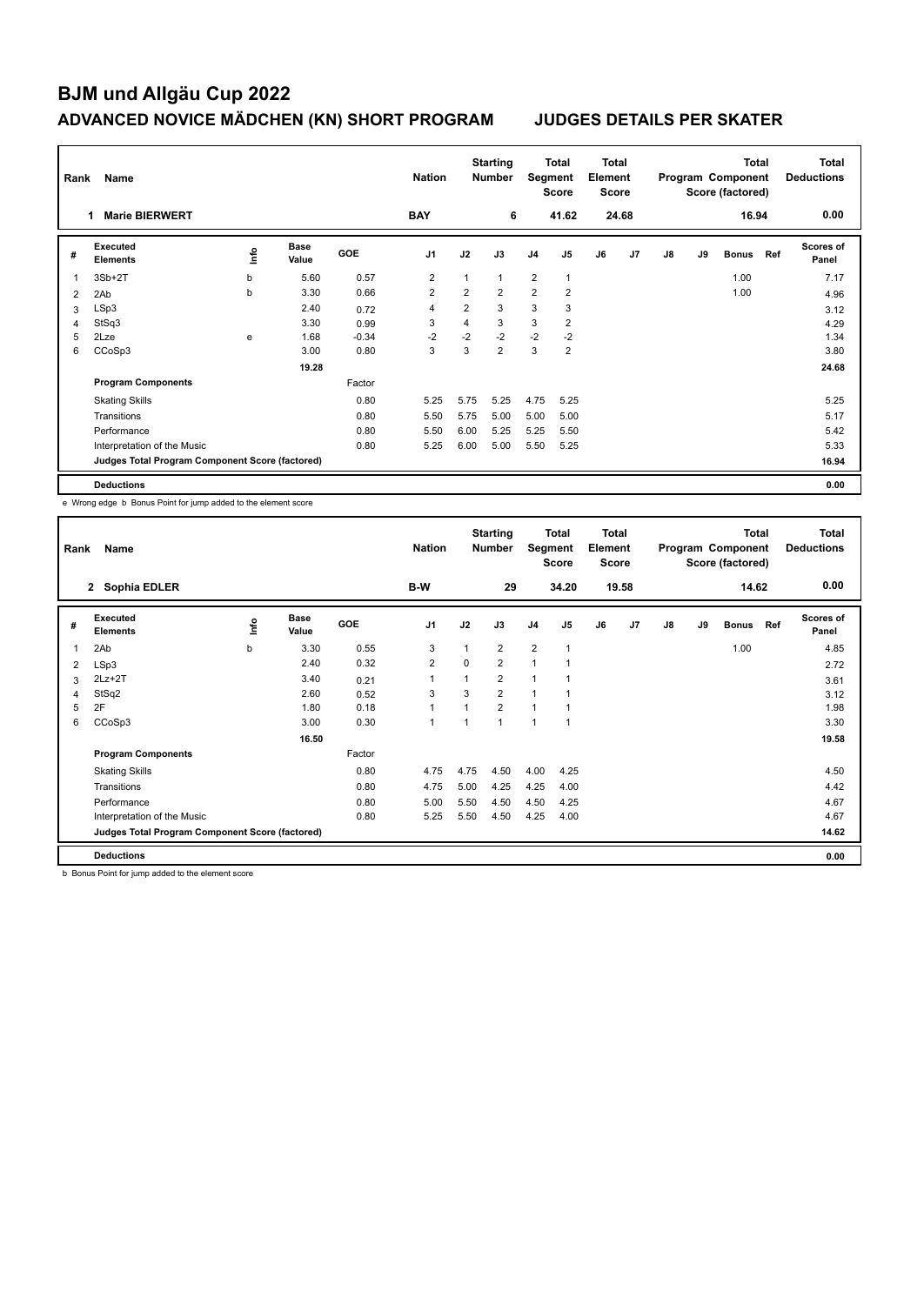| Rank           | Name                                            |      |                      |         | <b>Nation</b>  |          | <b>Starting</b><br><b>Number</b> | Segment        | Total<br><b>Score</b> | <b>Total</b><br>Element<br><b>Score</b> |                |               |    | <b>Total</b><br>Program Component<br>Score (factored) |     | <b>Total</b><br><b>Deductions</b> |
|----------------|-------------------------------------------------|------|----------------------|---------|----------------|----------|----------------------------------|----------------|-----------------------|-----------------------------------------|----------------|---------------|----|-------------------------------------------------------|-----|-----------------------------------|
|                | <b>Hoshiyo RAASCH</b><br>3                      |      |                      |         | B-W            |          | 16                               |                | 33.77                 |                                         | 20.07          |               |    | 14.20                                                 |     | $-0.50$                           |
| #              | Executed<br><b>Elements</b>                     | lnfo | <b>Base</b><br>Value | GOE     | J <sub>1</sub> | J2       | J3                               | J <sub>4</sub> | J <sub>5</sub>        | J6                                      | J <sub>7</sub> | $\mathsf{J}8$ | J9 | <b>Bonus</b>                                          | Ref | <b>Scores of</b><br>Panel         |
| $\overline{1}$ | 2Ab                                             | b    | 3.30                 | 0.44    | $\overline{2}$ | 1        | $\overline{2}$                   | $\mathbf{1}$   | $\overline{1}$        |                                         |                |               |    | 1.00                                                  |     | 4.74                              |
| 2              | 3T                                              |      | 4.20                 | $-2.10$ | $-5$           | $-5$     | $-5$                             | $-5$           | $-5$                  |                                         |                |               |    |                                                       |     | 2.10                              |
| 3              | LSp3                                            |      | 2.40                 | 0.72    | $\overline{4}$ | 3        | 3                                | 3              | 3                     |                                         |                |               |    |                                                       |     | 3.12                              |
| 4              | StSq2                                           |      | 2.60                 | 0.43    | $\overline{2}$ | 3        | $\overline{2}$                   | 1              |                       |                                         |                |               |    |                                                       |     | 3.03                              |
| 5              | $2Lz+2T$                                        |      | 3.40                 | 0.28    | $\overline{2}$ | $\Omega$ | $\overline{2}$                   | 1              | 1                     |                                         |                |               |    |                                                       |     | 3.68                              |
| 6              | CCoSp3                                          |      | 3.00                 | 0.40    | $\overline{2}$ | 1        | $\overline{ }$                   | $\overline{1}$ | $\overline{2}$        |                                         |                |               |    |                                                       |     | 3.40                              |
|                |                                                 |      | 18.90                |         |                |          |                                  |                |                       |                                         |                |               |    |                                                       |     | 20.07                             |
|                | <b>Program Components</b>                       |      |                      | Factor  |                |          |                                  |                |                       |                                         |                |               |    |                                                       |     |                                   |
|                | <b>Skating Skills</b>                           |      |                      | 0.80    | 4.75           | 5.50     | 4.50                             | 4.00           | 4.25                  |                                         |                |               |    |                                                       |     | 4.50                              |
|                | Transitions                                     |      |                      | 0.80    | 4.50           | 5.50     | 4.25                             | 4.00           | 3.75                  |                                         |                |               |    |                                                       |     | 4.25                              |
|                | Performance                                     |      |                      | 0.80    | 4.50           | 5.25     | 4.50                             | 3.75           | 4.25                  |                                         |                |               |    |                                                       |     | 4.42                              |
|                | Interpretation of the Music                     |      |                      | 0.80    | 5.00           | 5.25     | 4.50                             | 4.00           | 4.25                  |                                         |                |               |    |                                                       |     | 4.58                              |
|                | Judges Total Program Component Score (factored) |      |                      |         |                |          |                                  |                |                       |                                         |                |               |    |                                                       |     | 14.20                             |
|                | <b>Deductions</b>                               |      | Falls:               | $-0.50$ |                |          |                                  |                |                       |                                         |                |               |    |                                                       |     | $-0.50$                           |

b Bonus Point for jump added to the element score

| Rank           | Name                                            |    |                      |        | <b>Nation</b>  |      | <b>Starting</b><br><b>Number</b> | Segment        | Total<br><b>Score</b> | <b>Total</b><br>Element<br><b>Score</b> |                |               |    | <b>Total</b><br>Program Component<br>Score (factored) |     | Total<br><b>Deductions</b> |
|----------------|-------------------------------------------------|----|----------------------|--------|----------------|------|----------------------------------|----------------|-----------------------|-----------------------------------------|----------------|---------------|----|-------------------------------------------------------|-----|----------------------------|
|                | <b>Maya WERNER</b><br>4                         |    |                      |        | <b>BAY</b>     |      | $\mathbf{2}$                     |                | 31.97                 |                                         | 18.55          |               |    | 13.42                                                 |     | 0.00                       |
| #              | Executed<br><b>Elements</b>                     | ١m | <b>Base</b><br>Value | GOE    | J <sub>1</sub> | J2   | J3                               | J <sub>4</sub> | J <sub>5</sub>        | J6                                      | J <sub>7</sub> | $\mathsf{J}8$ | J9 | <b>Bonus</b>                                          | Ref | <b>Scores of</b><br>Panel  |
| 1              | $2F+2T$                                         |    | 3.10                 | 0.36   | $\overline{2}$ |      | $\overline{2}$                   | $\overline{2}$ | $\overline{2}$        |                                         |                |               |    |                                                       |     | 3.46                       |
| 2              | 2Ab                                             | b  | 3.30                 | 0.33   | 1              |      | $\mathbf{1}$                     | $\mathbf 0$    |                       |                                         |                |               |    | 1.00                                                  |     | 4.63                       |
| 3              | SSp3                                            |    | 2.10                 | 0.49   | $\overline{2}$ | 3    | $\overline{2}$                   | $\overline{2}$ | 3                     |                                         |                |               |    |                                                       |     | 2.59                       |
| $\overline{4}$ | StSq2                                           |    | 2.60                 | 0.26   | 1              |      | $\overline{2}$                   | $\mathbf{1}$   |                       |                                         |                |               |    |                                                       |     | 2.86                       |
| 5              | 2Lo                                             |    | 1.70                 | 0.11   | 0              |      | $\Omega$                         | 1              |                       |                                         |                |               |    |                                                       |     | 1.81                       |
| 6              | CCoSp3                                          |    | 3.00                 | 0.20   | $-1$           |      | $\mathbf{1}$                     | 0              | $\overline{1}$        |                                         |                |               |    |                                                       |     | 3.20                       |
|                |                                                 |    | 15.80                |        |                |      |                                  |                |                       |                                         |                |               |    |                                                       |     | 18.55                      |
|                | <b>Program Components</b>                       |    |                      | Factor |                |      |                                  |                |                       |                                         |                |               |    |                                                       |     |                            |
|                | <b>Skating Skills</b>                           |    |                      | 0.80   | 4.50           | 4.50 | 4.25                             | 3.50           | 4.50                  |                                         |                |               |    |                                                       |     | 4.42                       |
|                | Transitions                                     |    |                      | 0.80   | 4.00           | 4.50 | 3.75                             | 3.75           | 4.00                  |                                         |                |               |    |                                                       |     | 3.92                       |
|                | Performance                                     |    |                      | 0.80   | 4.50           | 5.00 | 4.00                             | 3.50           | 4.25                  |                                         |                |               |    |                                                       |     | 4.25                       |
|                | Interpretation of the Music                     |    |                      | 0.80   | 4.25           | 4.75 | 4.00                             | 3.75           | 4.25                  |                                         |                |               |    |                                                       |     | 4.17                       |
|                | Judges Total Program Component Score (factored) |    |                      |        |                |      |                                  |                |                       |                                         |                |               |    |                                                       |     | 13.42                      |
|                | <b>Deductions</b>                               |    |                      |        |                |      |                                  |                |                       |                                         |                |               |    |                                                       |     | 0.00                       |

b Bonus Point for jump added to the element score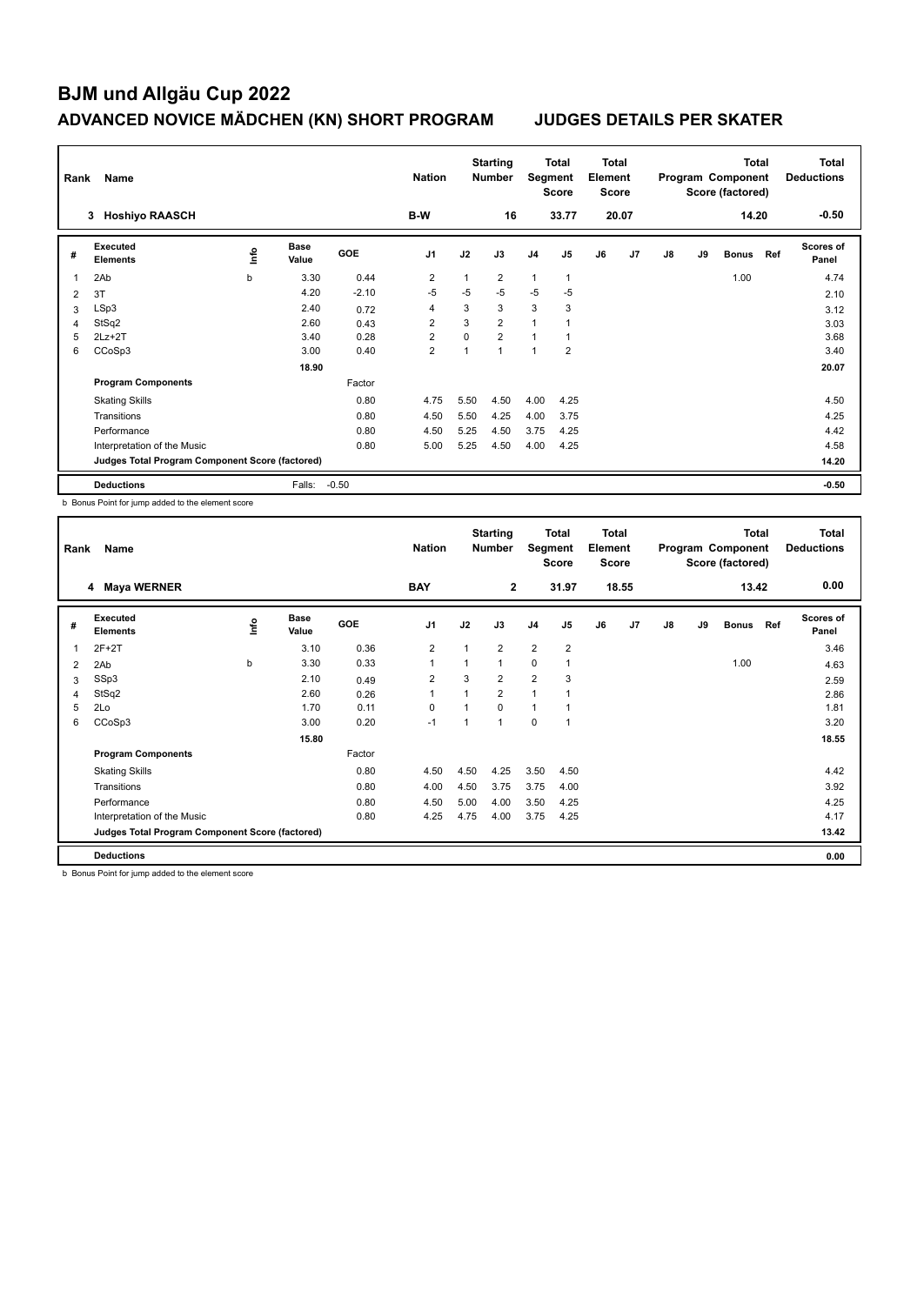| Rank           | Name                                            |      |                      |         | <b>Nation</b>  |                | <b>Starting</b><br><b>Number</b> | Segment        | Total<br><b>Score</b> | Total<br>Element<br><b>Score</b> |       |               |    | <b>Total</b><br>Program Component<br>Score (factored) |     | Total<br><b>Deductions</b> |
|----------------|-------------------------------------------------|------|----------------------|---------|----------------|----------------|----------------------------------|----------------|-----------------------|----------------------------------|-------|---------------|----|-------------------------------------------------------|-----|----------------------------|
|                | <b>Maria KOLLMANNSBERGER</b><br>5               |      |                      |         | <b>BAY</b>     |                | 12                               |                | 31.45                 |                                  | 18.65 |               |    | 12.80                                                 |     | 0.00                       |
| #              | Executed<br><b>Elements</b>                     | lnfo | <b>Base</b><br>Value | GOE     | J <sub>1</sub> | J2             | J3                               | J <sub>4</sub> | J <sub>5</sub>        | J6                               | J7    | $\mathsf{J}8$ | J9 | <b>Bonus</b>                                          | Ref | <b>Scores of</b><br>Panel  |
| 1              | 2Ab                                             | b    | 3.30                 | $-0.11$ | $\mathbf 0$    | 0              | $-1$                             | $-1$           | $\mathbf 0$           |                                  |       |               |    | 1.00                                                  |     | 4.19                       |
| 2              | 2Lz+2Lo                                         |      | 3.80                 | 0.21    | $\overline{1}$ | $\overline{2}$ | $\mathbf{1}$                     | $\mathbf{1}$   | -1                    |                                  |       |               |    |                                                       |     | 4.01                       |
| 3              | SSp3                                            |      | 2.10                 | 0.14    | $\Omega$       | $\mathbf{1}$   | $\Omega$                         | $\overline{1}$ |                       |                                  |       |               |    |                                                       |     | 2.24                       |
| $\overline{4}$ | StSq3                                           |      | 3.30                 | 0.33    | $\overline{1}$ | $\overline{2}$ | $\overline{A}$                   | 0              |                       |                                  |       |               |    |                                                       |     | 3.63                       |
| 5              | 2F                                              |      | 1.80                 | 0.18    |                |                | $\overline{1}$                   | $\mathbf{1}$   | 0                     |                                  |       |               |    |                                                       |     | 1.98                       |
| 6              | CCoSp3                                          |      | 3.00                 | $-0.40$ | $-2$           |                | $-1$                             | $-2$           | $-1$                  |                                  |       |               |    |                                                       |     | 2.60                       |
|                |                                                 |      | 17.30                |         |                |                |                                  |                |                       |                                  |       |               |    |                                                       |     | 18.65                      |
|                | <b>Program Components</b>                       |      |                      | Factor  |                |                |                                  |                |                       |                                  |       |               |    |                                                       |     |                            |
|                | <b>Skating Skills</b>                           |      |                      | 0.80    | 4.25           | 4.75           | 4.00                             | 3.50           | 4.50                  |                                  |       |               |    |                                                       |     | 4.25                       |
|                | Transitions                                     |      |                      | 0.80    | 3.75           | 4.75           | 3.75                             | 3.00           | 4.25                  |                                  |       |               |    |                                                       |     | 3.92                       |
|                | Performance                                     |      |                      | 0.80    | 4.25           | 5.00           | 3.75                             | 3.25           | 4.00                  |                                  |       |               |    |                                                       |     | 4.00                       |
|                | Interpretation of the Music                     |      |                      | 0.80    | 3.75           | 5.25           | 3.50                             | 3.00           | 4.25                  |                                  |       |               |    |                                                       |     | 3.83                       |
|                | Judges Total Program Component Score (factored) |      |                      |         |                |                |                                  |                |                       |                                  |       |               |    |                                                       |     | 12.80                      |
|                | <b>Deductions</b>                               |      |                      |         |                |                |                                  |                |                       |                                  |       |               |    |                                                       |     | 0.00                       |

b Bonus Point for jump added to the element score

| Rank           | Name                                            |         |               |         | <b>Nation</b>  |      | <b>Starting</b><br><b>Number</b> | Segment        | <b>Total</b><br><b>Score</b> | <b>Total</b><br>Element<br><b>Score</b> |                |               |    | <b>Total</b><br>Program Component<br>Score (factored) |     | <b>Total</b><br><b>Deductions</b> |
|----------------|-------------------------------------------------|---------|---------------|---------|----------------|------|----------------------------------|----------------|------------------------------|-----------------------------------------|----------------|---------------|----|-------------------------------------------------------|-----|-----------------------------------|
|                | <b>Sarah PESCH</b><br>6                         |         |               |         | <b>BAY</b>     |      | 22                               |                | 31.22                        |                                         | 17.88          |               |    | 13.34                                                 |     | 0.00                              |
| #              | Executed<br><b>Elements</b>                     | ١m      | Base<br>Value | GOE     | J <sub>1</sub> | J2   | J3                               | J <sub>4</sub> | J <sub>5</sub>               | J6                                      | J <sub>7</sub> | $\mathsf{J}8$ | J9 | <b>Bonus</b>                                          | Ref | <b>Scores of</b><br>Panel         |
| $\mathbf{1}$   | 2Ab                                             | b       | 3.30          | $-0.88$ | $-4$           | $-2$ | $-3$                             | $-3$           | $-2$                         |                                         |                |               |    | 1.00                                                  |     | 3.42                              |
| 2              | 3S<                                             | $\prec$ | 3.44          | $-1.38$ | -5             | -4   | $-4$                             | $-4$           | $-4$                         |                                         |                |               |    |                                                       |     | 2.06                              |
| 3              | LSp3                                            |         | 2.40          | 0.16    | 0              | 2    | $\mathbf{1}$                     | 1              | 0                            |                                         |                |               |    |                                                       |     | 2.56                              |
| $\overline{4}$ | $2Lz+2T$                                        |         | 3.40          | 0.21    | 0              |      | $\overline{2}$                   | 1              |                              |                                         |                |               |    |                                                       |     | 3.61                              |
| 5              | CCoSp3                                          |         | 3.00          | 0.20    | $\Omega$       |      | $\Omega$                         | $\overline{2}$ |                              |                                         |                |               |    |                                                       |     | 3.20                              |
| 6              | StSq2                                           |         | 2.60          | 0.43    | $\mathbf 0$    | 2    | $\overline{2}$                   | $\overline{2}$ | $\overline{1}$               |                                         |                |               |    |                                                       |     | 3.03                              |
|                |                                                 |         | 18.14         |         |                |      |                                  |                |                              |                                         |                |               |    |                                                       |     | 17.88                             |
|                | <b>Program Components</b>                       |         |               | Factor  |                |      |                                  |                |                              |                                         |                |               |    |                                                       |     |                                   |
|                | <b>Skating Skills</b>                           |         |               | 0.80    | 3.75           | 5.00 | 4.25                             | 4.25           | 4.25                         |                                         |                |               |    |                                                       |     | 4.25                              |
|                | Transitions                                     |         |               | 0.80    | 3.50           | 4.75 | 4.00                             | 4.00           | 4.00                         |                                         |                |               |    |                                                       |     | 4.00                              |
|                | Performance                                     |         |               | 0.80    | 3.25           | 4.75 | 4.25                             | 4.25           | 4.00                         |                                         |                |               |    |                                                       |     | 4.17                              |
|                | Interpretation of the Music                     |         |               | 0.80    | 3.50           | 5.00 | 4.00                             | 4.50           | 4.25                         |                                         |                |               |    |                                                       |     | 4.25                              |
|                | Judges Total Program Component Score (factored) |         |               |         |                |      |                                  |                |                              |                                         |                |               |    |                                                       |     | 13.34                             |
|                | <b>Deductions</b>                               |         |               |         |                |      |                                  |                |                              |                                         |                |               |    |                                                       |     | 0.00                              |

< Under-rotated jump b Bonus Point for jump added to the element score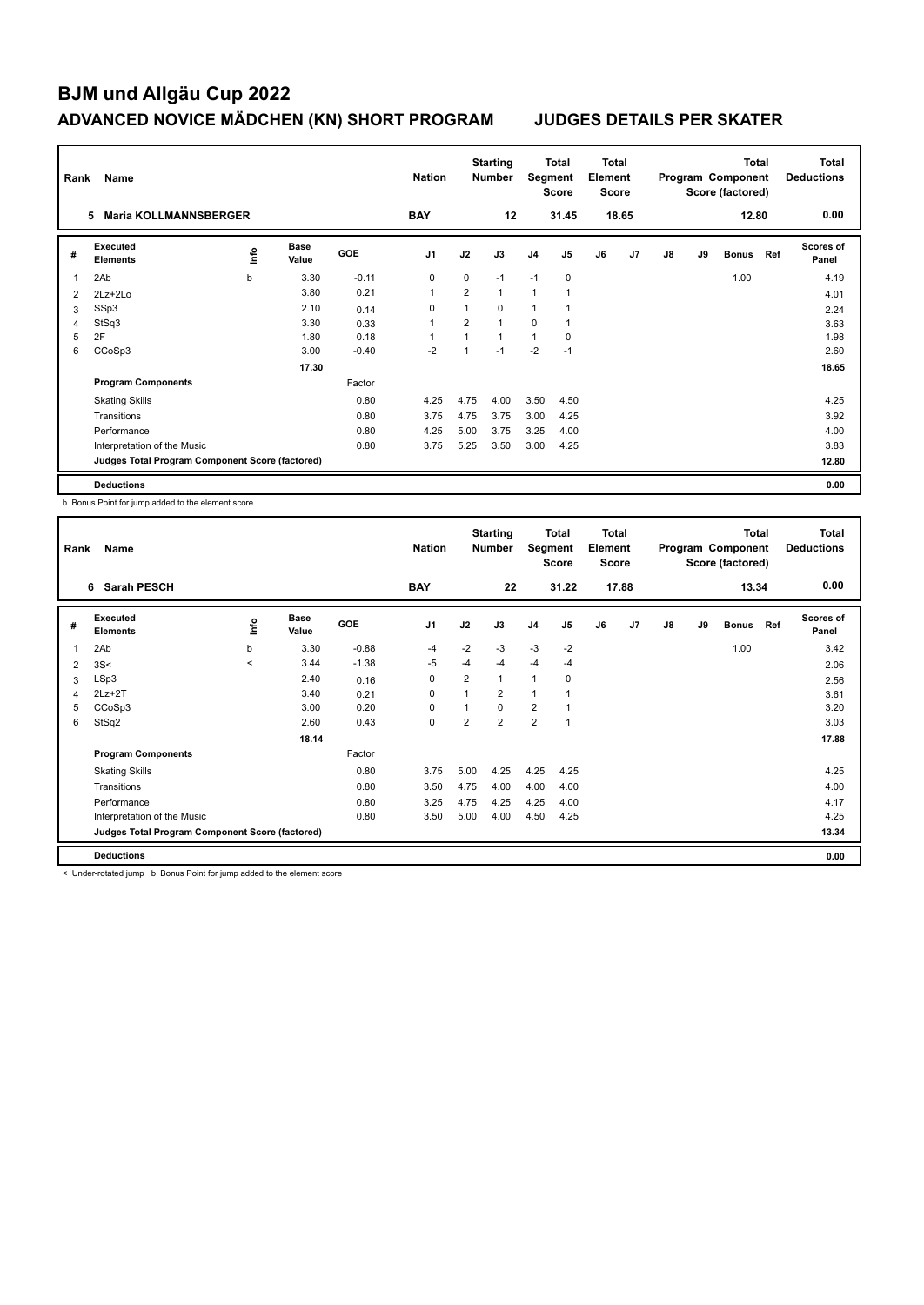| Rank | Name                                            |      |                      |            | <b>Nation</b>  |                | <b>Starting</b><br><b>Number</b> | Segment        | <b>Total</b><br><b>Score</b> | Total<br>Element<br><b>Score</b> |                |               |    | <b>Total</b><br>Program Component<br>Score (factored) |     | Total<br><b>Deductions</b> |
|------|-------------------------------------------------|------|----------------------|------------|----------------|----------------|----------------------------------|----------------|------------------------------|----------------------------------|----------------|---------------|----|-------------------------------------------------------|-----|----------------------------|
|      | Sasha TANDOGAN<br>7                             |      |                      |            | B-W            |                | 20                               |                | 30.82                        |                                  | 17.86          |               |    | 13.46                                                 |     | $-0.50$                    |
| #    | Executed<br><b>Elements</b>                     | lnfo | <b>Base</b><br>Value | <b>GOE</b> | J <sub>1</sub> | J2             | J3                               | J <sub>4</sub> | J5                           | J6                               | J <sub>7</sub> | $\mathsf{J}8$ | J9 | <b>Bonus</b>                                          | Ref | <b>Scores of</b><br>Panel  |
| 1    | 3Lz                                             |      | 5.90                 | $-2.95$    | $-5$           | $-5$           | $-5$                             | $-5$           | $-5$                         |                                  |                |               |    |                                                       |     | 2.95                       |
| 2    | 2Ab                                             | b    | 3.30                 | $-0.55$    | $-1$           | $-2$           | $-2$                             | $-2$           | $-1$                         |                                  |                |               |    | 1.00                                                  |     | 3.75                       |
| 3    | CCoSp3                                          |      | 3.00                 | 0.50       | 3              | $\overline{2}$ | $\overline{2}$                   | $\mathbf{1}$   | 1                            |                                  |                |               |    |                                                       |     | 3.50                       |
| 4    | StSq2                                           |      | 2.60                 | 0.26       | 3              | $\overline{1}$ | $\overline{1}$                   | 1              |                              |                                  |                |               |    |                                                       |     | 2.86                       |
| 5    | $2Lz+2T$                                        |      | 3.40                 | $-0.63$    | $-3$           | $-3$           | $-3$                             | $-4$           | -3                           |                                  |                |               |    |                                                       |     | 2.77                       |
| 6    | LSp2                                            |      | 1.90                 | 0.13       | $\mathbf 0$    | 1              | $\overline{1}$                   | $\mathbf{1}$   | $\mathbf 0$                  |                                  |                |               |    |                                                       |     | 2.03                       |
|      |                                                 |      | 20.10                |            |                |                |                                  |                |                              |                                  |                |               |    |                                                       |     | 17.86                      |
|      | <b>Program Components</b>                       |      |                      | Factor     |                |                |                                  |                |                              |                                  |                |               |    |                                                       |     |                            |
|      | <b>Skating Skills</b>                           |      |                      | 0.80       | 4.50           | 4.75           | 4.25                             | 4.25           | 4.25                         |                                  |                |               |    |                                                       |     | 4.33                       |
|      | Transitions                                     |      |                      | 0.80       | 4.25           | 4.75           | 4.00                             | 4.25           | 4.00                         |                                  |                |               |    |                                                       |     | 4.17                       |
|      | Performance                                     |      |                      | 0.80       | 4.25           | 4.75           | 4.00                             | 3.75           | 4.00                         |                                  |                |               |    |                                                       |     | 4.08                       |
|      | Interpretation of the Music                     |      |                      | 0.80       | 4.50           | 5.25           | 4.00                             | 4.00           | 4.25                         |                                  |                |               |    |                                                       |     | 4.25                       |
|      | Judges Total Program Component Score (factored) |      |                      |            |                |                |                                  |                |                              |                                  |                |               |    |                                                       |     | 13.46                      |
|      | <b>Deductions</b>                               |      | Falls:               | $-0.50$    |                |                |                                  |                |                              |                                  |                |               |    |                                                       |     | $-0.50$                    |

b Bonus Point for jump added to the element score

| Rank | Name                                            |      |                      |         | <b>Nation</b>  |                | <b>Starting</b><br><b>Number</b> | Segment        | <b>Total</b><br><b>Score</b> | Total<br>Element<br><b>Score</b> |                |    |    | <b>Total</b><br>Program Component<br>Score (factored) |     | <b>Total</b><br><b>Deductions</b> |
|------|-------------------------------------------------|------|----------------------|---------|----------------|----------------|----------------------------------|----------------|------------------------------|----------------------------------|----------------|----|----|-------------------------------------------------------|-----|-----------------------------------|
|      | <b>Jara WABNER</b><br>8                         |      |                      |         | <b>SAS</b>     |                | 27                               |                | 30.19                        |                                  | 18.81          |    |    | 11.88                                                 |     | $-0.50$                           |
| #    | Executed<br><b>Elements</b>                     | lnfo | <b>Base</b><br>Value | GOE     | J <sub>1</sub> | J2             | J3                               | J <sub>4</sub> | J <sub>5</sub>               | J6                               | J <sub>7</sub> | J8 | J9 | <b>Bonus</b>                                          | Ref | <b>Scores of</b><br>Panel         |
| 1    | 3T+COMBO                                        |      | 4.20                 | $-2.10$ | $-5$           | $-5$           | $-5$                             | $-5$           | $-5$                         |                                  |                |    |    |                                                       |     | 2.10                              |
| 2    | 2Ab                                             | b    | 3.30                 | 0.00    | $\mathbf 0$    | 1              | $-1$                             | $\mathbf 0$    | 0                            |                                  |                |    |    | 1.00                                                  |     | 4.30                              |
| 3    | SSp3                                            |      | 2.10                 | 0.14    | $\mathbf{1}$   | $\overline{2}$ | $\Omega$                         | $\mathbf 0$    |                              |                                  |                |    |    |                                                       |     | 2.24                              |
| 4    | StSq3                                           |      | 3.30                 | 0.00    | 0              | 0              | 0                                | $\pmb{0}$      | 0                            |                                  |                |    |    |                                                       |     | 3.30                              |
| 5    | 3Sb                                             |      | 4.30                 | $-1.43$ | $-4$           | $-3$           | $-4$                             | $-3$           | -3                           |                                  |                |    |    | 1.00                                                  |     | 3.87                              |
| 6    | CCoSp3                                          |      | 3.00                 | 0.00    | $-1$           | 0              | 0                                | 0              | 0                            |                                  |                |    |    |                                                       |     | 3.00                              |
|      |                                                 |      | 20.20                |         |                |                |                                  |                |                              |                                  |                |    |    |                                                       |     | 18.81                             |
|      | <b>Program Components</b>                       |      |                      | Factor  |                |                |                                  |                |                              |                                  |                |    |    |                                                       |     |                                   |
|      | <b>Skating Skills</b>                           |      |                      | 0.80    | 3.75           | 4.25           | 4.00                             | 3.50           | 4.00                         |                                  |                |    |    |                                                       |     | 3.92                              |
|      | Transitions                                     |      |                      | 0.80    | 3.25           | 4.25           | 3.75                             | 3.00           | 3.50                         |                                  |                |    |    |                                                       |     | 3.50                              |
|      | Performance                                     |      |                      | 0.80    | 3.50           | 4.25           | 4.00                             | 3.50           | 3.75                         |                                  |                |    |    |                                                       |     | 3.75                              |
|      | Interpretation of the Music                     |      |                      | 0.80    | 3.50           | 4.25           | 3.75                             | 3.00           | 3.75                         |                                  |                |    |    |                                                       |     | 3.67                              |
|      | Judges Total Program Component Score (factored) |      |                      |         |                |                |                                  |                |                              |                                  |                |    |    |                                                       |     | 11.88                             |
|      | <b>Deductions</b>                               |      | Falls:               | $-0.50$ |                |                |                                  |                |                              |                                  |                |    |    |                                                       |     | $-0.50$                           |

b Bonus Point for jump added to the element score

| Rank | Name                                            |      |                      |         | <b>Nation</b>  |                | <b>Starting</b><br><b>Number</b> | Segment        | Total<br><b>Score</b> | <b>Total</b><br>Element<br><b>Score</b> |       |    |    | <b>Total</b><br>Program Component<br>Score (factored) | <b>Total</b><br><b>Deductions</b> |
|------|-------------------------------------------------|------|----------------------|---------|----------------|----------------|----------------------------------|----------------|-----------------------|-----------------------------------------|-------|----|----|-------------------------------------------------------|-----------------------------------|
|      | <b>Heerang JUN</b><br>9                         |      |                      |         | <b>BAY</b>     |                | 18                               |                | 29.75                 |                                         | 16.17 |    |    | 13.58                                                 | 0.00                              |
| #    | <b>Executed</b><br><b>Elements</b>              | lnfo | <b>Base</b><br>Value | GOE     | J <sub>1</sub> | J2             | J3                               | J <sub>4</sub> | J <sub>5</sub>        | J6                                      | J7    | J8 | J9 | Ref                                                   | <b>Scores of</b><br>Panel         |
|      | $2F+2Lo$                                        |      | 3.50                 | $-0.24$ | $-2$           | $-2$           | $-1$                             | $-1$           | $-1$                  |                                         |       |    |    |                                                       | 3.26                              |
| 2    | 2Lz                                             |      | 2.10                 | 0.28    | $\overline{2}$ | $\overline{1}$ | $\overline{2}$                   | $\mathbf{1}$   | 1                     |                                         |       |    |    |                                                       | 2.38                              |
| 3    | CCoSp3                                          |      | 3.00                 | 0.30    | 0              | $\overline{2}$ | 1                                | $\overline{1}$ |                       |                                         |       |    |    |                                                       | 3.30                              |
| 4    | 1A                                              |      | 1.10                 | 0.04    | 0              | 0              | 1                                | 0              |                       |                                         |       |    |    |                                                       | 1.14                              |
| 5    | SSp3                                            |      | 2.10                 | 0.14    | 0              | 2              | 1                                | $\mathbf 0$    | 1                     |                                         |       |    |    |                                                       | 2.24                              |
| 6    | StSq3                                           |      | 3.30                 | 0.55    | $\mathbf{1}$   | 2              | $\overline{2}$                   | $\overline{1}$ | $\overline{2}$        |                                         |       |    |    |                                                       | 3.85                              |
|      |                                                 |      | 15.10                |         |                |                |                                  |                |                       |                                         |       |    |    |                                                       | 16.17                             |
|      | <b>Program Components</b>                       |      |                      | Factor  |                |                |                                  |                |                       |                                         |       |    |    |                                                       |                                   |
|      | <b>Skating Skills</b>                           |      |                      | 0.80    | 4.25           | 4.50           | 4.50                             | 4.25           | 4.25                  |                                         |       |    |    |                                                       | 4.33                              |
|      | Transitions                                     |      |                      | 0.80    | 3.75           | 4.50           | 4.00                             | 3.75           | 4.25                  |                                         |       |    |    |                                                       | 4.00                              |
|      | Performance                                     |      |                      | 0.80    | 3.75           | 4.75           | 4.50                             | 4.00           | 4.50                  |                                         |       |    |    |                                                       | 4.33                              |
|      | Interpretation of the Music                     |      |                      | 0.80    | 4.00           | 4.75           | 4.25                             | 4.25           | 4.50                  |                                         |       |    |    |                                                       | 4.33                              |
|      | Judges Total Program Component Score (factored) |      |                      |         |                |                |                                  |                |                       |                                         |       |    |    |                                                       | 13.58                             |
|      | <b>Deductions</b>                               |      |                      |         |                |                |                                  |                |                       |                                         |       |    |    |                                                       | 0.00                              |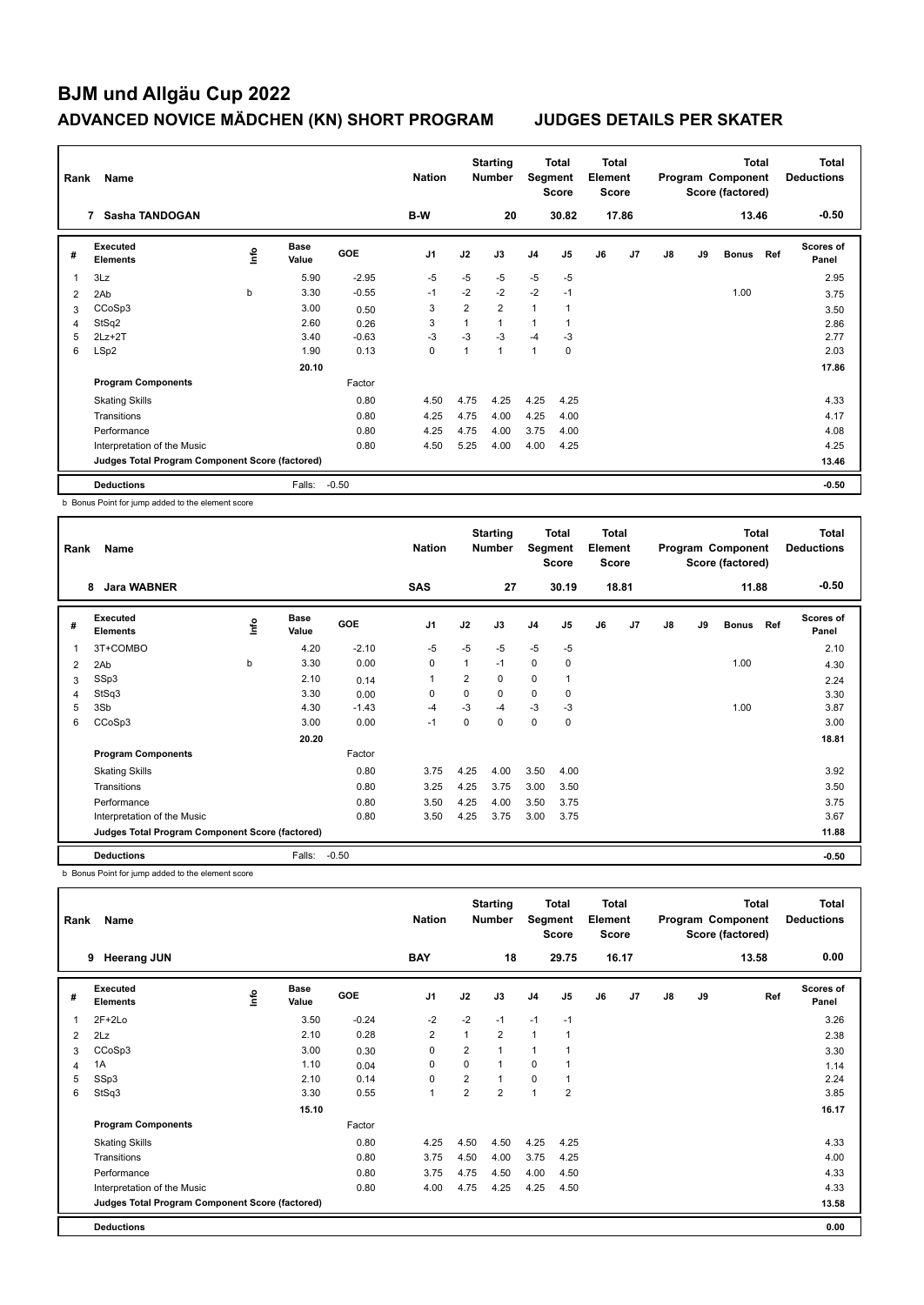| Rank           | Name                                            |             |                      |         | <b>Nation</b>  |              | <b>Starting</b><br><b>Number</b> | Segment        | Total<br><b>Score</b> | <b>Total</b><br>Element<br><b>Score</b> |                |               |    | <b>Total</b><br>Program Component<br>Score (factored) |     | <b>Total</b><br><b>Deductions</b> |
|----------------|-------------------------------------------------|-------------|----------------------|---------|----------------|--------------|----------------------------------|----------------|-----------------------|-----------------------------------------|----------------|---------------|----|-------------------------------------------------------|-----|-----------------------------------|
|                | <b>Valentina AREVALO-STERNHUBER</b><br>10       |             |                      |         | B-W            |              | 8                                |                | 29.44                 |                                         | 16.86          |               |    | 13.08                                                 |     | $-0.50$                           |
| #              | Executed<br><b>Elements</b>                     | lnfo        | <b>Base</b><br>Value | GOE     | J <sub>1</sub> | J2           | J3                               | J <sub>4</sub> | J <sub>5</sub>        | J6                                      | J <sub>7</sub> | $\mathsf{J}8$ | J9 | <b>Bonus</b>                                          | Ref | <b>Scores of</b><br>Panel         |
| $\overline{1}$ | 2Ab                                             | $\mathbf b$ | 3.30                 | 0.00    | $\overline{1}$ | $\mathbf 0$  | $\mathbf 0$                      | $\mathbf 0$    | 0                     |                                         |                |               |    | 1.00                                                  |     | 4.30                              |
| 2              | SSp2                                            |             | 1.60                 | 0.16    |                | $\mathbf{1}$ | $\Omega$                         | $\mathbf{1}$   |                       |                                         |                |               |    |                                                       |     | 1.76                              |
| 3              | 2Lz+2Lo                                         |             | 3.80                 | $-1.05$ | $-5$           | $-5$         | $-5$                             | $-5$           | $-5$                  |                                         |                |               |    |                                                       |     | 2.75                              |
| $\overline{4}$ | StSq2                                           |             | 2.60                 | 0.17    | $\overline{1}$ | $\mathbf{1}$ | $\Omega$                         | $\mathbf 0$    | $\overline{1}$        |                                         |                |               |    |                                                       |     | 2.77                              |
| 5              | 2F                                              |             | 1.80                 | 0.18    | $\overline{2}$ |              | $\overline{1}$                   | 1              |                       |                                         |                |               |    |                                                       |     | 1.98                              |
| 6              | CCoSp3                                          |             | 3.00                 | 0.30    | 1              | 1            | $\Omega$                         | $\overline{1}$ | -1                    |                                         |                |               |    |                                                       |     | 3.30                              |
|                |                                                 |             | 16.10                |         |                |              |                                  |                |                       |                                         |                |               |    |                                                       |     | 16.86                             |
|                | <b>Program Components</b>                       |             |                      | Factor  |                |              |                                  |                |                       |                                         |                |               |    |                                                       |     |                                   |
|                | <b>Skating Skills</b>                           |             |                      | 0.80    | 4.25           | 4.25         | 4.00                             | 3.75           | 4.25                  |                                         |                |               |    |                                                       |     | 4.17                              |
|                | Transitions                                     |             |                      | 0.80    | 4.00           | 4.25         | 3.50                             | 4.00           | 3.75                  |                                         |                |               |    |                                                       |     | 3.92                              |
|                | Performance                                     |             |                      | 0.80    | 4.25           | 4.50         | 3.75                             | 4.25           | 4.25                  |                                         |                |               |    |                                                       |     | 4.25                              |
|                | Interpretation of the Music                     |             |                      | 0.80    | 4.00           | 4.50         | 4.00                             | 4.00           | 4.00                  |                                         |                |               |    |                                                       |     | 4.00                              |
|                | Judges Total Program Component Score (factored) |             |                      |         |                |              |                                  |                |                       |                                         |                |               |    |                                                       |     | 13.08                             |
|                | <b>Deductions</b>                               |             | Falls:               | $-0.50$ |                |              |                                  |                |                       |                                         |                |               |    |                                                       |     | $-0.50$                           |

b Bonus Point for jump added to the element score

| Rank | Name                                            |         |                      |         | <b>Nation</b>  |                | <b>Starting</b><br><b>Number</b> |                | <b>Total</b><br>Segment<br><b>Score</b> | <b>Total</b><br>Element<br>Score |                |    |    | <b>Total</b><br>Program Component<br>Score (factored) | <b>Total</b><br><b>Deductions</b> |
|------|-------------------------------------------------|---------|----------------------|---------|----------------|----------------|----------------------------------|----------------|-----------------------------------------|----------------------------------|----------------|----|----|-------------------------------------------------------|-----------------------------------|
|      | <b>Kira THURNER</b><br>11                       |         |                      |         | <b>SAS</b>     |                | 24                               |                | 29.24                                   |                                  | 16.38          |    |    | 12.86                                                 | 0.00                              |
| #    | Executed<br><b>Elements</b>                     | ١m      | <b>Base</b><br>Value | GOE     | J <sub>1</sub> | J2             | J3                               | J <sub>4</sub> | J <sub>5</sub>                          | J6                               | J <sub>7</sub> | J8 | J9 | Ref                                                   | <b>Scores of</b><br>Panel         |
| 1    | $2Lz+2T$                                        |         | 3.40                 | $-0.77$ | $-4$           | $-3$           | -4                               | $-4$           | -3                                      |                                  |                |    |    |                                                       | 2.63                              |
| 2    | 2A<                                             | $\,<\,$ | 2.64                 | $-0.62$ | $-3$           | $-3$           | $-2$                             | $-2$           | $-2$                                    |                                  |                |    |    |                                                       | 2.02                              |
| 3    | CCoSp3                                          |         | 3.00                 | 0.30    | -1             | $\mathbf{1}$   | $\mathbf{1}$                     | $\overline{2}$ | 1                                       |                                  |                |    |    |                                                       | 3.30                              |
| 4    | 2F                                              |         | 1.80                 | 0.30    | 2              | $\overline{2}$ | $\overline{2}$                   | $\overline{1}$ |                                         |                                  |                |    |    |                                                       | 2.10                              |
| 5    | StSq3                                           |         | 3.30                 | 0.55    | $\overline{2}$ | $\overline{2}$ | $\overline{1}$                   | $\overline{2}$ | 0                                       |                                  |                |    |    |                                                       | 3.85                              |
| 6    | LSp3                                            |         | 2.40                 | 0.08    | $\mathbf 0$    | $\overline{1}$ | $\Omega$                         | $\overline{2}$ | $\mathbf 0$                             |                                  |                |    |    |                                                       | 2.48                              |
|      |                                                 |         | 16.54                |         |                |                |                                  |                |                                         |                                  |                |    |    |                                                       | 16.38                             |
|      | <b>Program Components</b>                       |         |                      | Factor  |                |                |                                  |                |                                         |                                  |                |    |    |                                                       |                                   |
|      | <b>Skating Skills</b>                           |         |                      | 0.80    | 3.75           | 4.50           | 3.75                             | 4.50           | 4.00                                    |                                  |                |    |    |                                                       | 4.08                              |
|      | Transitions                                     |         |                      | 0.80    | 3.75           | 4.50           | 3.50                             | 4.25           | 3.75                                    |                                  |                |    |    |                                                       | 3.92                              |
|      | Performance                                     |         |                      | 0.80    | 3.75           | 4.75           | 3.75                             | 4.50           | 4.00                                    |                                  |                |    |    |                                                       | 4.08                              |
|      | Interpretation of the Music                     |         |                      | 0.80    | 4.00           | 5.00           | 3.75                             | 4.25           | 3.75                                    |                                  |                |    |    |                                                       | 4.00                              |
|      | Judges Total Program Component Score (factored) |         |                      |         |                |                |                                  |                |                                         |                                  |                |    |    |                                                       | 12.86                             |
|      | <b>Deductions</b>                               |         |                      |         |                |                |                                  |                |                                         |                                  |                |    |    |                                                       | 0.00                              |

< Under-rotated jump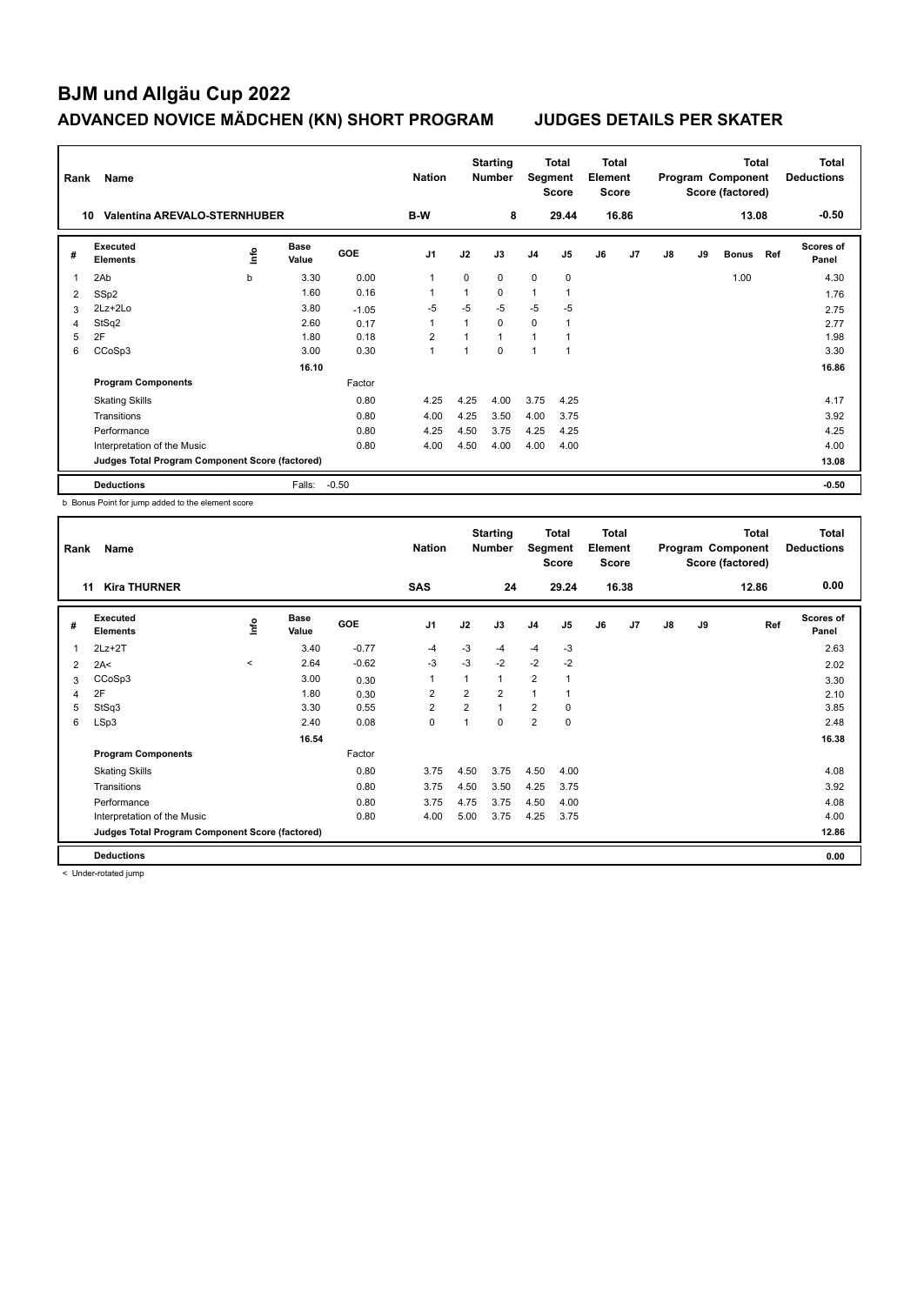| Rank | Name                                            |      |                      |            | <b>Nation</b>  |                | <b>Starting</b><br><b>Number</b> |                | <b>Total</b><br>Segment<br><b>Score</b> | <b>Total</b><br>Element<br><b>Score</b> |       |               |    | <b>Total</b><br>Program Component<br>Score (factored) | Total<br><b>Deductions</b> |
|------|-------------------------------------------------|------|----------------------|------------|----------------|----------------|----------------------------------|----------------|-----------------------------------------|-----------------------------------------|-------|---------------|----|-------------------------------------------------------|----------------------------|
|      | <b>Felissia ILGEN</b><br>12                     |      |                      |            | <b>BAY</b>     |                | 25                               |                | 28.52                                   |                                         | 15.00 |               |    | 13.52                                                 | 0.00                       |
| #    | Executed<br><b>Elements</b>                     | lnfo | <b>Base</b><br>Value | <b>GOE</b> | J <sub>1</sub> | J2             | J3                               | J <sub>4</sub> | J5                                      | J6                                      | J7    | $\mathsf{J}8$ | J9 | Ref                                                   | <b>Scores of</b><br>Panel  |
| 1    | $2Lz!+2T$                                       |      | 3.40                 | $-0.28$    | $-2$           | $-1$           | $-2$                             | $-1$           | $-1$                                    |                                         |       |               |    |                                                       | 3.12                       |
| 2    | 2A<<                                            | <<   | 1.10                 | $-0.48$    | $-5$           | $-4$           | $-5$                             | $-4$           | $-4$                                    |                                         |       |               |    |                                                       | 0.62                       |
| 3    | SSp3                                            |      | 2.10                 | 0.28       | 1              | $\overline{2}$ | $\mathbf{1}$                     | $\Omega$       | $\overline{2}$                          |                                         |       |               |    |                                                       | 2.38                       |
| 4    | StSq3                                           |      | 3.30                 | 0.66       | $\overline{2}$ | $\overline{ }$ | $\overline{2}$                   | 3              | $\overline{2}$                          |                                         |       |               |    |                                                       | 3.96                       |
| 5    | 2F                                              |      | 1.80                 | 0.12       | $\Omega$       | 1              | $\Omega$                         | $\mathbf{1}$   | 1                                       |                                         |       |               |    |                                                       | 1.92                       |
| 6    | CCoSp3                                          |      | 3.00                 | 0.00       | 0              | 0              | $\mathbf 0$                      | 1              | 0                                       |                                         |       |               |    |                                                       | 3.00                       |
|      |                                                 |      | 14.70                |            |                |                |                                  |                |                                         |                                         |       |               |    |                                                       | 15.00                      |
|      | <b>Program Components</b>                       |      |                      | Factor     |                |                |                                  |                |                                         |                                         |       |               |    |                                                       |                            |
|      | <b>Skating Skills</b>                           |      |                      | 0.80       | 3.50           | 4.25           | 3.75                             | 4.25           | 4.25                                    |                                         |       |               |    |                                                       | 4.08                       |
|      | Transitions                                     |      |                      | 0.80       | 3.50           | 4.25           | 3.75                             | 4.25           | 4.25                                    |                                         |       |               |    |                                                       | 4.08                       |
|      | Performance                                     |      |                      | 0.80       | 3.75           | 4.50           | 4.00                             | 5.00           | 4.75                                    |                                         |       |               |    |                                                       | 4.42                       |
|      | Interpretation of the Music                     |      |                      | 0.80       | 3.75           | 4.50           | 4.00                             | 5.00           | 4.50                                    |                                         |       |               |    |                                                       | 4.33                       |
|      | Judges Total Program Component Score (factored) |      |                      |            |                |                |                                  |                |                                         |                                         |       |               |    |                                                       | 13.52                      |
|      | <b>Deductions</b>                               |      |                      |            |                |                |                                  |                |                                         |                                         |       |               |    |                                                       | 0.00                       |

<< Downgraded jump ! Not clear edge

| Rank | Name                                            |      | <b>Nation</b>        |            | <b>Starting</b><br><b>Number</b> | Segment        | Total<br>Score | <b>Total</b><br>Element<br><b>Score</b> |                |    |       | <b>Total</b><br>Program Component<br>Score (factored) | <b>Total</b><br><b>Deductions</b> |       |                           |
|------|-------------------------------------------------|------|----------------------|------------|----------------------------------|----------------|----------------|-----------------------------------------|----------------|----|-------|-------------------------------------------------------|-----------------------------------|-------|---------------------------|
|      | 13<br><b>Annette MEYER</b>                      |      |                      |            | <b>BAY</b>                       |                | 28             |                                         | 28.23          |    | 15.17 |                                                       |                                   | 13.06 | 0.00                      |
| #    | <b>Executed</b><br><b>Elements</b>              | lnfo | <b>Base</b><br>Value | <b>GOE</b> | J <sub>1</sub>                   | J2             | J3             | J <sub>4</sub>                          | J5             | J6 | J7    | J8                                                    | J9                                | Ref   | <b>Scores of</b><br>Panel |
| 1    | 2A<<                                            | <<   | 1.10                 | $-0.44$    | $-4$                             | $-4$           | $-4$           | $-4$                                    | $-4$           |    |       |                                                       |                                   |       | 0.66                      |
| 2    | $2F+2Lo$                                        |      | 3.50                 | 0.12       | 1                                | 1              | 0              | $\pmb{0}$                               | 1              |    |       |                                                       |                                   |       | 3.62                      |
| 3    | SSp3                                            |      | 2.10                 | 0.21       | 1                                | 2              | 1              | $\mathbf{1}$                            |                |    |       |                                                       |                                   |       | 2.31                      |
| 4    | StSq2                                           |      | 2.60                 | 0.17       | 0                                | $\overline{1}$ | 0              | $\overline{1}$                          |                |    |       |                                                       |                                   |       | 2.77                      |
| 5    | 2Lz                                             |      | 2.10                 | 0.21       | $\overline{ }$                   | $\overline{ }$ | $\overline{A}$ | $\overline{1}$                          |                |    |       |                                                       |                                   |       | 2.31                      |
| 6    | CCoSp3                                          |      | 3.00                 | 0.50       | $\overline{2}$                   | $\overline{2}$ |                | $\overline{ }$                          | $\overline{2}$ |    |       |                                                       |                                   |       | 3.50                      |
|      |                                                 |      | 14.40                |            |                                  |                |                |                                         |                |    |       |                                                       |                                   |       | 15.17                     |
|      | <b>Program Components</b>                       |      |                      | Factor     |                                  |                |                |                                         |                |    |       |                                                       |                                   |       |                           |
|      | <b>Skating Skills</b>                           |      |                      | 0.80       | 3.50                             | 4.50           | 4.00           | 3.75                                    | 4.50           |    |       |                                                       |                                   |       | 4.08                      |
|      | Transitions                                     |      |                      | 0.80       | 3.75                             | 4.50           | 3.75           | 3.75                                    | 4.25           |    |       |                                                       |                                   |       | 3.92                      |
|      | Performance                                     |      |                      | 0.80       | 3.50                             | 4.75           | 4.00           | 4.25                                    | 4.50           |    |       |                                                       |                                   |       | 4.25                      |
|      | Interpretation of the Music                     |      |                      | 0.80       | 3.75                             | 4.75           | 4.00           | 4.00                                    | 4.25           |    |       |                                                       |                                   |       | 4.08                      |
|      | Judges Total Program Component Score (factored) |      |                      |            |                                  |                |                |                                         |                |    |       |                                                       |                                   |       | 13.06                     |
|      | <b>Deductions</b>                               |      |                      |            |                                  |                |                |                                         |                |    |       |                                                       |                                   |       | 0.00                      |

<< Downgraded jump

| Rank | Name                                            |      | <b>Nation</b>        |        | <b>Starting</b><br><b>Number</b> | Segment                  | <b>Total</b><br><b>Score</b> | <b>Total</b><br>Element<br><b>Score</b> |             |    |       | <b>Total</b><br>Program Component<br>Score (factored) | Total<br><b>Deductions</b> |       |                           |
|------|-------------------------------------------------|------|----------------------|--------|----------------------------------|--------------------------|------------------------------|-----------------------------------------|-------------|----|-------|-------------------------------------------------------|----------------------------|-------|---------------------------|
|      | <b>Aliyah ACKERMANN</b><br>14                   |      |                      |        | <b>BAY</b>                       |                          | 21                           |                                         | 27.88       |    | 15.14 |                                                       |                            | 12.74 | 0.00                      |
| #    | <b>Executed</b><br><b>Elements</b>              | ١nf٥ | <b>Base</b><br>Value | GOE    | J <sub>1</sub>                   | J2                       | J3                           | J <sub>4</sub>                          | J5          | J6 | J7    | $\mathsf{J}8$                                         | J9                         | Ref   | <b>Scores of</b><br>Panel |
| 1    | $2F+2Lo$                                        |      | 3.50                 | 0.00   | $\mathbf 0$                      | 1                        | $\Omega$                     | $\mathbf 0$                             | $\mathbf 0$ |    |       |                                                       |                            |       | 3.50                      |
| 2    | 1A                                              |      | 1.10                 | 0.07   | $\overline{1}$                   | $\overline{\phantom{a}}$ | $\overline{A}$               | 0                                       | 0           |    |       |                                                       |                            |       | 1.17                      |
| 3    | LSp3                                            |      | 2.40                 | 0.08   | 1                                | $-1$                     |                              | $\mathbf 0$                             | 0           |    |       |                                                       |                            |       | 2.48                      |
| 4    | StSq3                                           |      | 3.30                 | 0.44   | 1                                | $\overline{2}$           | $\overline{2}$               | 1                                       | 1           |    |       |                                                       |                            |       | 3.74                      |
| 5    | 2Lz                                             |      | 2.10                 | 0.21   | 1                                |                          | 1                            | 1                                       | 1           |    |       |                                                       |                            |       | 2.31                      |
| 6    | CCoSp2V                                         |      | 1.88                 | 0.06   | 0                                | $\overline{\phantom{a}}$ | 1                            | $\mathbf 0$                             | 0           |    |       |                                                       |                            |       | 1.94                      |
|      |                                                 |      | 14.28                |        |                                  |                          |                              |                                         |             |    |       |                                                       |                            |       | 15.14                     |
|      | <b>Program Components</b>                       |      |                      | Factor |                                  |                          |                              |                                         |             |    |       |                                                       |                            |       |                           |
|      | <b>Skating Skills</b>                           |      |                      | 0.80   | 4.00                             | 4.50                     | 4.25                         | 3.50                                    | 4.00        |    |       |                                                       |                            |       | 4.08                      |
|      | Transitions                                     |      |                      | 0.80   | 4.00                             | 4.50                     | 4.00                         | 3.50                                    | 3.75        |    |       |                                                       |                            |       | 3.92                      |
|      | Performance                                     |      |                      | 0.80   | 3.75                             | 4.75                     | 4.25                         | 3.75                                    | 4.00        |    |       |                                                       |                            |       | 4.00                      |
|      | Interpretation of the Music                     |      |                      | 0.80   | 3.75                             | 4.75                     | 4.25                         | 3.50                                    | 3.75        |    |       |                                                       |                            |       | 3.92                      |
|      | Judges Total Program Component Score (factored) |      |                      |        |                                  |                          |                              |                                         |             |    |       |                                                       |                            |       | 12.74                     |
|      | <b>Deductions</b>                               |      |                      |        |                                  |                          |                              |                                         |             |    |       |                                                       |                            |       | 0.00                      |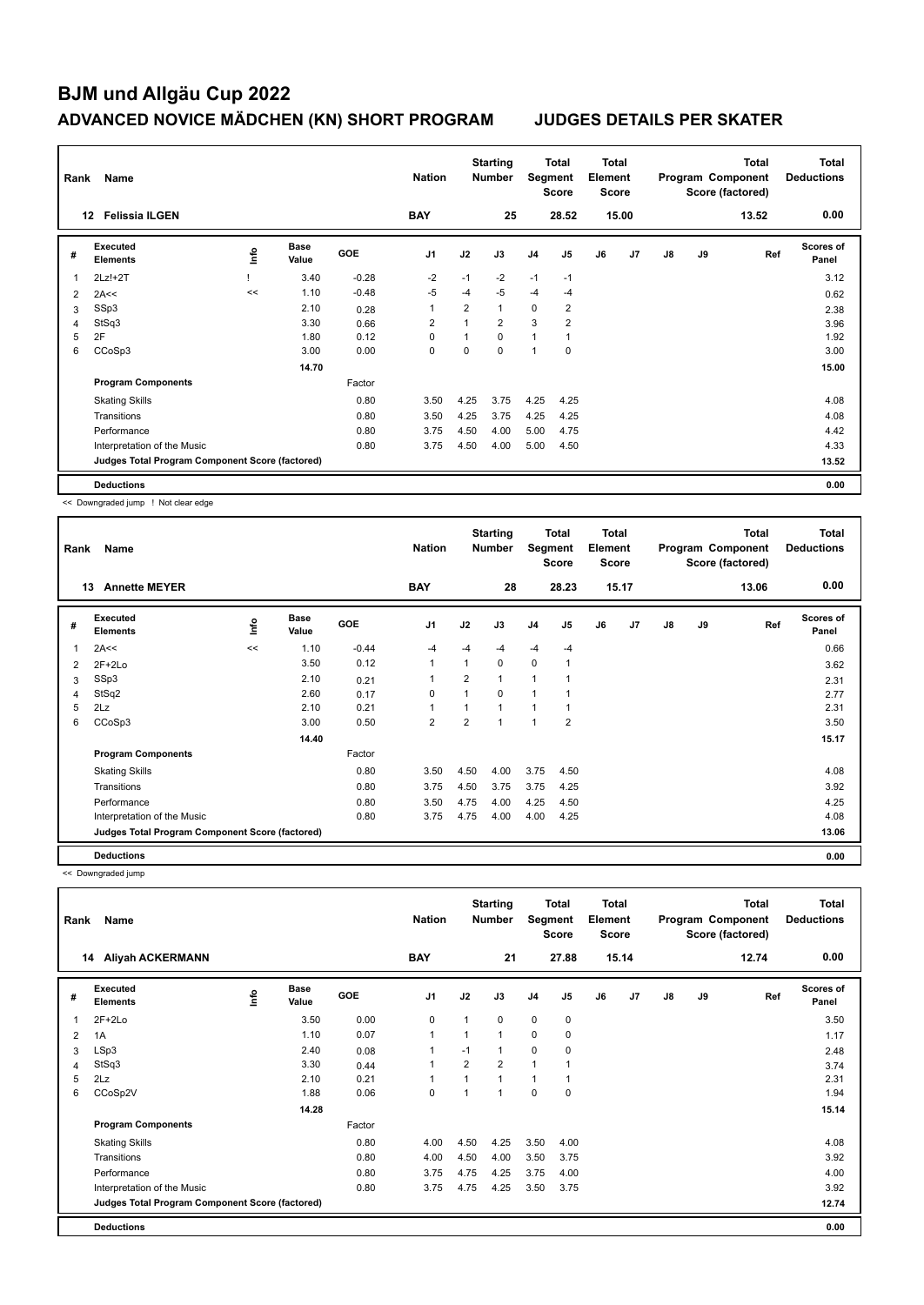| Rank | Name                                            |                          |                      |            | <b>Nation</b>  |                | <b>Starting</b><br><b>Number</b> | Segment        | Total<br><b>Score</b>    | <b>Total</b><br>Element<br><b>Score</b> |                |    |    | <b>Total</b><br>Program Component<br>Score (factored) | Total<br><b>Deductions</b> |
|------|-------------------------------------------------|--------------------------|----------------------|------------|----------------|----------------|----------------------------------|----------------|--------------------------|-----------------------------------------|----------------|----|----|-------------------------------------------------------|----------------------------|
|      | 15<br><b>Louisa BRAND</b>                       |                          |                      |            | B-W            |                | 11                               |                | 26.46                    |                                         | 14.36          |    |    | 12.60                                                 | $-0.50$                    |
| #    | Executed<br><b>Elements</b>                     | ۴                        | <b>Base</b><br>Value | <b>GOE</b> | J <sub>1</sub> | J2             | J3                               | J <sub>4</sub> | J <sub>5</sub>           | J6                                      | J <sub>7</sub> | J8 | J9 | Ref                                                   | <b>Scores of</b><br>Panel  |
| 1    | 1A                                              |                          | 1.10                 | 0.04       | 1              | 0              | 1                                | 0              | 0                        |                                         |                |    |    |                                                       | 1.14                       |
| 2    | 3S                                              |                          | 4.30                 | $-2.15$    | $-5$           | $-5$           | $-5$                             | $-5$           | $-5$                     |                                         |                |    |    |                                                       | 2.15                       |
| 3    | $2Lz+2T<$                                       | $\overline{\phantom{a}}$ | 3.14                 | $-0.42$    | $-2$           | $-2$           | $-1$                             | $-2$           | $-2$                     |                                         |                |    |    |                                                       | 2.72                       |
| 4    | CCoSp3                                          |                          | 3.00                 | 0.40       | 1              | $\overline{2}$ | $\overline{2}$                   | $\Omega$       | 1                        |                                         |                |    |    |                                                       | 3.40                       |
| 5    | StSq2                                           |                          | 2.60                 | 0.26       | $\Omega$       | $\overline{2}$ | $\overline{1}$                   | $\overline{1}$ |                          |                                         |                |    |    |                                                       | 2.86                       |
| 6    | LSp2                                            |                          | 1.90                 | 0.19       | 1              | 0              | $\overline{1}$                   | $\overline{1}$ | $\overline{\phantom{a}}$ |                                         |                |    |    |                                                       | 2.09                       |
|      |                                                 |                          | 16.04                |            |                |                |                                  |                |                          |                                         |                |    |    |                                                       | 14.36                      |
|      | <b>Program Components</b>                       |                          |                      | Factor     |                |                |                                  |                |                          |                                         |                |    |    |                                                       |                            |
|      | <b>Skating Skills</b>                           |                          |                      | 0.80       | 4.00           | 4.50           | 4.00                             | 3.75           | 4.25                     |                                         |                |    |    |                                                       | 4.08                       |
|      | Transitions                                     |                          |                      | 0.80       | 3.50           | 4.50           | 3.75                             | 3.25           | 4.00                     |                                         |                |    |    |                                                       | 3.75                       |
|      | Performance                                     |                          |                      | 0.80       | 4.00           | 4.50           | 3.75                             | 3.50           | 4.00                     |                                         |                |    |    |                                                       | 3.92                       |
|      | Interpretation of the Music                     |                          |                      | 0.80       | 3.75           | 4.75           | 4.00                             | 3.00           | 4.25                     |                                         |                |    |    |                                                       | 4.00                       |
|      | Judges Total Program Component Score (factored) |                          |                      |            |                |                |                                  |                |                          |                                         |                |    |    |                                                       | 12.60                      |
|      | <b>Deductions</b>                               |                          | Falls:               | $-0.50$    |                |                |                                  |                |                          |                                         |                |    |    |                                                       | $-0.50$                    |

< Under-rotated jump

| Rank | Name                                            |      | <b>Nation</b>        |         | <b>Starting</b><br><b>Number</b> | Segment | Total<br>Score | <b>Total</b><br>Element<br><b>Score</b> |                |    |       | <b>Total</b><br>Program Component<br>Score (factored) | Total<br><b>Deductions</b> |       |                           |
|------|-------------------------------------------------|------|----------------------|---------|----------------------------------|---------|----------------|-----------------------------------------|----------------|----|-------|-------------------------------------------------------|----------------------------|-------|---------------------------|
|      | <b>Melina SCHECK</b><br>16                      |      |                      |         | B-W                              |         | 17             |                                         | 26.38          |    | 14.50 |                                                       |                            | 12.88 | $-1.00$                   |
| #    | Executed<br><b>Elements</b>                     | lnfo | <b>Base</b><br>Value | GOE     | J <sub>1</sub>                   | J2      | J3             | J <sub>4</sub>                          | J5             | J6 | J7    | J8                                                    | J9                         | Ref   | <b>Scores of</b><br>Panel |
| 1    | 2A<<                                            | <<   | 1.10                 | $-0.55$ | $-5$                             | $-5$    | $-5$           | $-5$                                    | $-5$           |    |       |                                                       |                            |       | 0.55                      |
| 2    | $2F+2T$                                         |      | 3.10                 | $-0.90$ | -5                               | $-5$    | $-5$           | $-5$                                    | $-5$           |    |       |                                                       |                            |       | 2.20                      |
| 3    | CSp3                                            |      | 2.30                 | 0.46    | 3                                | 3       | $\mathbf{1}$   | $\overline{1}$                          | $\overline{2}$ |    |       |                                                       |                            |       | 2.76                      |
| 4    | 2Lo                                             |      | 1.70                 | 0.06    | 0                                | 0       | 0              | 1                                       |                |    |       |                                                       |                            |       | 1.76                      |
| 5    | StSq3                                           |      | 3.30                 | 0.33    | $\mathbf{1}$                     | 1       | $\mathbf{1}$   | $\overline{1}$                          | 0              |    |       |                                                       |                            |       | 3.63                      |
| 6    | CCoSp3                                          |      | 3.00                 | 0.60    | $\overline{4}$                   | 3       | 0              | $\overline{2}$                          | 1              |    |       |                                                       |                            |       | 3.60                      |
|      |                                                 |      | 14.50                |         |                                  |         |                |                                         |                |    |       |                                                       |                            |       | 14.50                     |
|      | <b>Program Components</b>                       |      |                      | Factor  |                                  |         |                |                                         |                |    |       |                                                       |                            |       |                           |
|      | <b>Skating Skills</b>                           |      |                      | 0.80    | 3.75                             | 4.50    | 4.00           | 3.50                                    | 4.00           |    |       |                                                       |                            |       | 3.92                      |
|      | Transitions                                     |      |                      | 0.80    | 4.25                             | 4.50    | 3.75           | 4.00                                    | 3.75           |    |       |                                                       |                            |       | 4.00                      |
|      | Performance                                     |      |                      | 0.80    | 3.75                             | 4.50    | 4.00           | 3.75                                    | 4.00           |    |       |                                                       |                            |       | 3.92                      |
|      | Interpretation of the Music                     |      |                      | 0.80    | 4.25                             | 4.50    | 4.25           | 4.25                                    | 4.00           |    |       |                                                       |                            |       | 4.25                      |
|      | Judges Total Program Component Score (factored) |      |                      |         |                                  |         |                |                                         |                |    |       |                                                       |                            |       | 12.88                     |
|      | <b>Deductions</b>                               |      | Falls:               | $-1.00$ |                                  |         |                |                                         |                |    |       |                                                       |                            |       | $-1.00$                   |

<< Downgraded jump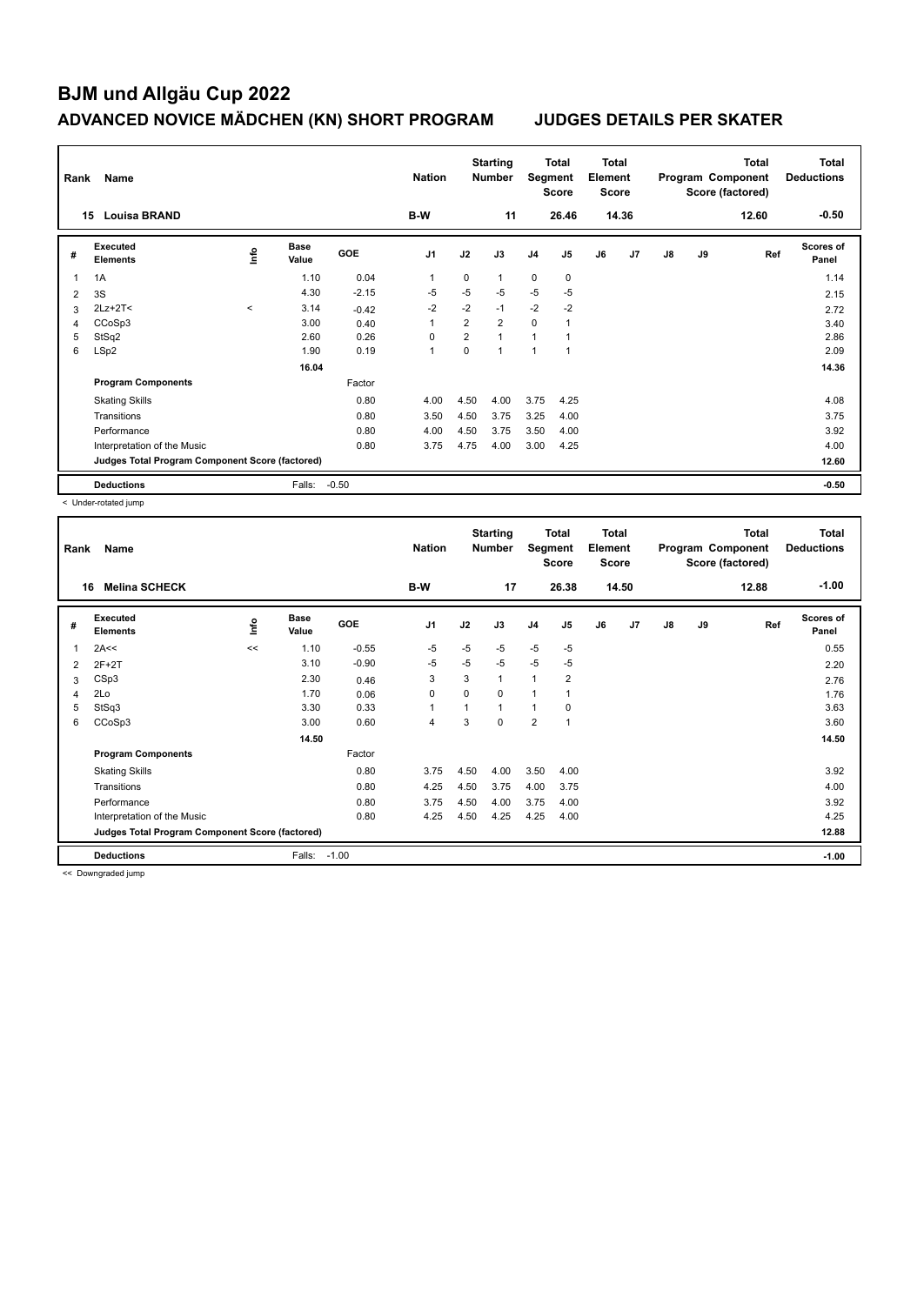| Rank | Name                                            |         |                      |            | <b>Nation</b>  |          | <b>Starting</b><br><b>Number</b> | Segment        | Total<br><b>Score</b> | <b>Total</b><br>Element<br><b>Score</b> |                |               |    | <b>Total</b><br>Program Component<br>Score (factored) | Total<br><b>Deductions</b> |
|------|-------------------------------------------------|---------|----------------------|------------|----------------|----------|----------------------------------|----------------|-----------------------|-----------------------------------------|----------------|---------------|----|-------------------------------------------------------|----------------------------|
|      | Loreen FRÖHLICH<br>17                           |         |                      |            | <b>BAY</b>     |          | 26                               |                | 24.63                 |                                         | 13.53          |               |    | 11.60                                                 | $-0.50$                    |
| #    | Executed<br><b>Elements</b>                     | lnfo    | <b>Base</b><br>Value | <b>GOE</b> | J <sub>1</sub> | J2       | J3                               | J <sub>4</sub> | J <sub>5</sub>        | J6                                      | J <sub>7</sub> | $\mathsf{J}8$ | J9 | Ref                                                   | Scores of<br>Panel         |
| 1    | 2A<                                             | $\prec$ | 2.64                 | $-1.32$    | $-5$           | $-5$     | $-5$                             | $-5$           | $-5$                  |                                         |                |               |    |                                                       | 1.32                       |
| 2    | 2F                                              |         | 1.80                 | $-0.12$    | $-1$           | $-1$     | $\mathbf 0$                      | $\mathbf 0$    | $-1$                  |                                         |                |               |    |                                                       | 1.68                       |
| 3    | SSp3                                            |         | 2.10                 | 0.00       | 0              | 0        | $\mathbf 0$                      | $\mathbf 0$    | $\overline{1}$        |                                         |                |               |    |                                                       | 2.10                       |
| 4    | StSq2                                           |         | 2.60                 | 0.00       | 0              | $\Omega$ | $\mathbf{1}$                     | 0              | 0                     |                                         |                |               |    |                                                       | 2.60                       |
| 5    | $2Lz+2T$                                        |         | 3.40                 | $-0.07$    | $-1$           | 0        | $\mathbf 0$                      | $-1$           | 0                     |                                         |                |               |    |                                                       | 3.33                       |
| 6    | FCCoSp2                                         |         | 2.50                 | 0.00       | 0              | 1        | $\mathbf 0$                      | $\mathbf 0$    | $\mathbf 0$           |                                         |                |               |    |                                                       | 2.50                       |
|      |                                                 |         | 15.04                |            |                |          |                                  |                |                       |                                         |                |               |    |                                                       | 13.53                      |
|      | <b>Program Components</b>                       |         |                      | Factor     |                |          |                                  |                |                       |                                         |                |               |    |                                                       |                            |
|      | <b>Skating Skills</b>                           |         |                      | 0.80       | 3.75           | 4.25     | 4.00                             | 4.00           | 3.75                  |                                         |                |               |    |                                                       | 3.92                       |
|      | Transitions                                     |         |                      | 0.80       | 3.25           | 4.25     | 3.75                             | 3.50           | 3.50                  |                                         |                |               |    |                                                       | 3.58                       |
|      | Performance                                     |         |                      | 0.80       | 3.50           | 4.25     | 3.50                             | 3.50           | 3.50                  |                                         |                |               |    |                                                       | 3.50                       |
|      | Interpretation of the Music                     |         |                      | 0.80       | 3.50           | 4.25     | 3.50                             | 3.50           | 3.50                  |                                         |                |               |    |                                                       | 3.50                       |
|      | Judges Total Program Component Score (factored) |         |                      |            |                |          |                                  |                |                       |                                         |                |               |    |                                                       | 11.60                      |
|      | <b>Deductions</b>                               |         | Falls:               | $-0.50$    |                |          |                                  |                |                       |                                         |                |               |    |                                                       | $-0.50$                    |

< Under-rotated jump

| Rank | Name                                            |      |                      |            | <b>Nation</b>  |                | <b>Starting</b><br><b>Number</b> | Segment        | Total<br><b>Score</b> | <b>Total</b><br>Element<br><b>Score</b> |       |    |    | <b>Total</b><br>Program Component<br>Score (factored) | <b>Total</b><br><b>Deductions</b> |
|------|-------------------------------------------------|------|----------------------|------------|----------------|----------------|----------------------------------|----------------|-----------------------|-----------------------------------------|-------|----|----|-------------------------------------------------------|-----------------------------------|
|      | 18<br><b>Emilia GRADER</b>                      |      |                      |            | <b>BAY</b>     |                | $\overline{7}$                   |                | 24.36                 |                                         | 13.82 |    |    | 10.54                                                 | 0.00                              |
| #    | <b>Executed</b><br><b>Elements</b>              | ١mfo | <b>Base</b><br>Value | <b>GOE</b> | J <sub>1</sub> | J2             | J3                               | J <sub>4</sub> | J <sub>5</sub>        | J6                                      | J7    | J8 | J9 | Ref                                                   | <b>Scores of</b><br>Panel         |
| 1    | $2F+2Lo$                                        |      | 3.50                 | $-0.30$    | $-3$           | $-1$           | $-2$                             | $-2$           | $-1$                  |                                         |       |    |    |                                                       | 3.20                              |
| 2    | 1A                                              |      | 1.10                 | 0.04       | $\mathbf{1}$   | 0              | $\mathbf{1}$                     | $\mathbf 0$    | 0                     |                                         |       |    |    |                                                       | 1.14                              |
| 3    | SSp3                                            |      | 2.10                 | 0.28       |                | $\overline{2}$ | 2                                | $\overline{1}$ | 1                     |                                         |       |    |    |                                                       | 2.38                              |
| 4    | StSq1                                           |      | 1.80                 | 0.00       | 0              | 0              | 0                                | $-1$           | 0                     |                                         |       |    |    |                                                       | 1.80                              |
| 5    | 2Lz                                             |      | 2.10                 | 0.00       | $\mathbf 0$    | 0              | 0                                | 0              | $-1$                  |                                         |       |    |    |                                                       | 2.10                              |
| 6    | FCCoSp3                                         |      | 3.00                 | 0.20       | $\Omega$       | $\overline{2}$ | $\mathbf{1}$                     | $\mathbf 0$    | $\overline{1}$        |                                         |       |    |    |                                                       | 3.20                              |
|      |                                                 |      | 13.60                |            |                |                |                                  |                |                       |                                         |       |    |    |                                                       | 13.82                             |
|      | <b>Program Components</b>                       |      |                      | Factor     |                |                |                                  |                |                       |                                         |       |    |    |                                                       |                                   |
|      | <b>Skating Skills</b>                           |      |                      | 0.80       | 3.25           | 3.75           | 3.50                             | 2.75           | 3.50                  |                                         |       |    |    |                                                       | 3.42                              |
|      | Transitions                                     |      |                      | 0.80       | 3.00           | 3.75           | 3.00                             | 2.50           | 3.50                  |                                         |       |    |    |                                                       | 3.17                              |
|      | Performance                                     |      |                      | 0.80       | 3.25           | 4.25           | 3.50                             | 2.75           | 3.25                  |                                         |       |    |    |                                                       | 3.33                              |
|      | Interpretation of the Music                     |      |                      | 0.80       | 3.25           | 4.25           | 3.25                             | 2.50           | 3.25                  |                                         |       |    |    |                                                       | 3.25                              |
|      | Judges Total Program Component Score (factored) |      |                      |            |                |                |                                  |                |                       |                                         |       |    |    |                                                       | 10.54                             |

**Deductions 0.00**

**Total Deductions Total Program Component Score (factored) Total Element Score Total Segment Score Starting Rank Name Nation Number # Executed Elements Base Value GOE J1 J2 J3 J4 J5 J6 J7 J8 J9 Scores of Panel** 1 1A 1.10 0.00 0 0 0 0 1 **Ref**  سماء بن المسلمين بن المسلمين المسلمين بن المسلمين بن المسلمين بن المسلمين المسلمين بن المسلمين المسلمين بن الم<br>1A 1.10 0.00 0 0 0 1  **19 Vanessa HUSSAK BAY 5 23.61 13.21 10.40 0.00** 2 2F+2T 3.10 -0.48 -3 -2 -4 -3 -2 2.62 3 SSp3 2.10 0.00 0 0 0 0 0 2.10 4 StSq2 2.60 -0.17 -1 0 0 -2 -1 2.43 5 2Lz 2.10 -0.14 -1 0 -1 -1 0 1.96 6 CCoSp3 3.00 0.00 0 0 -1 0 0 3.00  **14.00 13.21 Program Components**  Skating Skills 3.50 3.75 3.25 3.00 3.50 Factor 0.80 3.50 3.75 3.25 3.00 3.50 3.42 Transitions 0.80 3.00 3.50 3.00 2.75 3.25 3.08 Performance 0.80 3.25 4.00 3.00 2.25 3.50 3.25 Interpretation of the Music 0.80 3.25 4.00 3.00 2.50 3.50 3.25 **Deductions 0.00 Judges Total Program Component Score (factored) 10.40**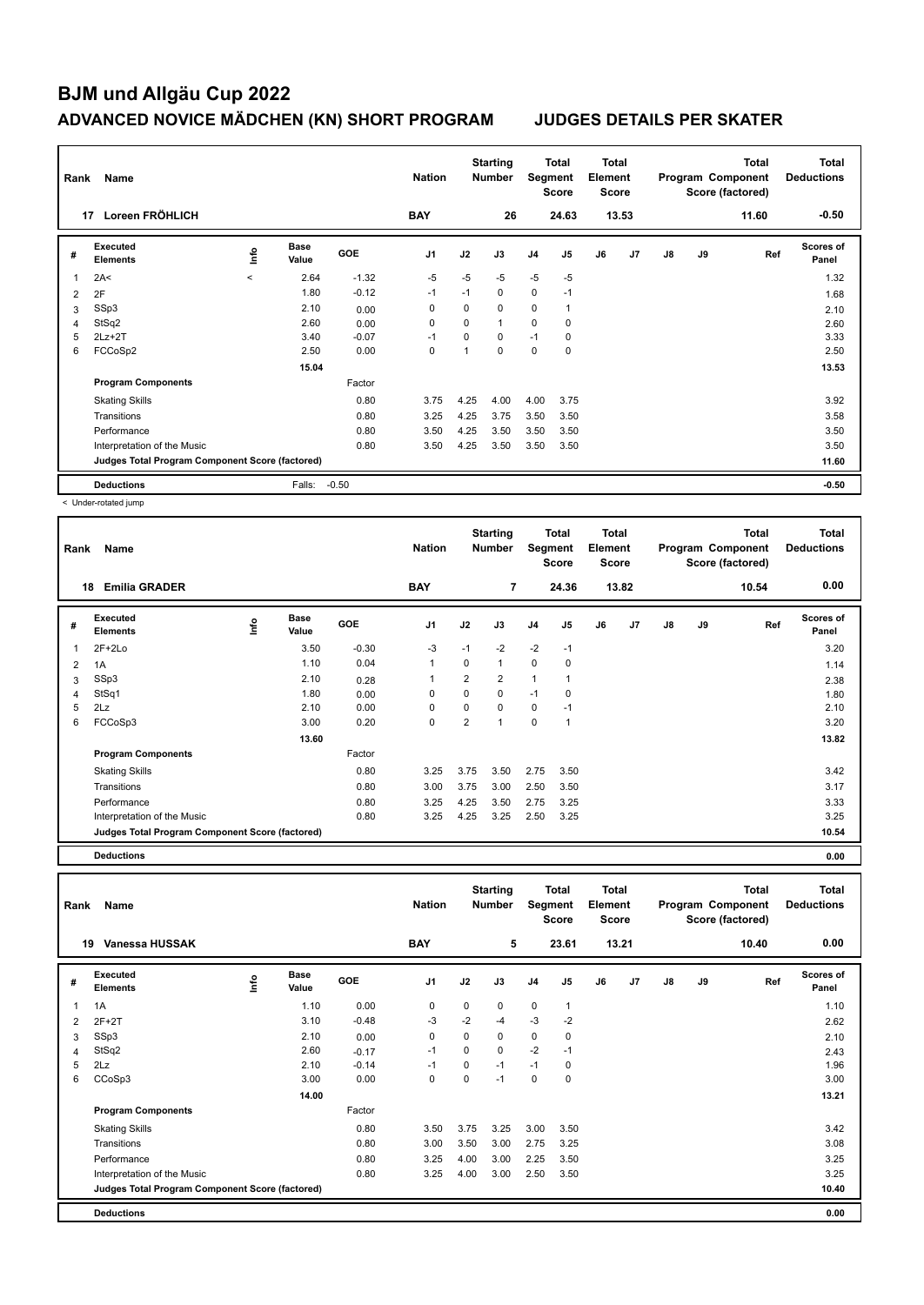| Rank | Name                                            |      |                      |            | <b>Nation</b>  |          | <b>Starting</b><br><b>Number</b> | Segment        | <b>Total</b><br><b>Score</b> | <b>Total</b><br>Element<br><b>Score</b> |       |    |    | Total<br>Program Component<br>Score (factored) | <b>Total</b><br><b>Deductions</b> |
|------|-------------------------------------------------|------|----------------------|------------|----------------|----------|----------------------------------|----------------|------------------------------|-----------------------------------------|-------|----|----|------------------------------------------------|-----------------------------------|
|      | <b>Vivian WASSERLOOS</b><br>20                  |      |                      |            | B-W            |          | 9                                |                | 23.58                        |                                         | 12.80 |    |    | 11.28                                          | $-0.50$                           |
| #    | <b>Executed</b><br><b>Elements</b>              | ١nfo | <b>Base</b><br>Value | <b>GOE</b> | J <sub>1</sub> | J2       | J3                               | J <sub>4</sub> | J <sub>5</sub>               | J6                                      | J7    | J8 | J9 | Ref                                            | <b>Scores of</b><br>Panel         |
| 1    | 3S<<                                            | <<   | 1.30                 | $-0.52$    | $-4$           | $-3$     | $-4$                             | $-4$           | $-4$                         |                                         |       |    |    |                                                | 0.78                              |
| 2    | LSp2                                            |      | 1.90                 | $-0.13$    | 0              | 1        | $-1$                             | $-1$           | $-1$                         |                                         |       |    |    |                                                | 1.77                              |
| 3    | $2F+2T$                                         |      | 3.10                 | 0.00       | 0              | $\Omega$ | $-1$                             | 0              | 0                            |                                         |       |    |    |                                                | 3.10                              |
| 4    | StSq2                                           |      | 2.60                 | 0.00       | 0              | 1        | 0                                | $-1$           | 0                            |                                         |       |    |    |                                                | 2.60                              |
| 5    | 2A                                              |      | 3.30                 | $-1.65$    | $-5$           | $-5$     | $-5$                             | $-5$           | $-5$                         |                                         |       |    |    |                                                | 1.65                              |
| 6    | CCoSp3                                          |      | 3.00                 | $-0.10$    | 0              | 1        | $-1$                             | $-1$           | 0                            |                                         |       |    |    |                                                | 2.90                              |
|      |                                                 |      | 15.20                |            |                |          |                                  |                |                              |                                         |       |    |    |                                                | 12.80                             |
|      | <b>Program Components</b>                       |      |                      | Factor     |                |          |                                  |                |                              |                                         |       |    |    |                                                |                                   |
|      | <b>Skating Skills</b>                           |      |                      | 0.80       | 3.50           | 4.50     | 3.75                             | 2.50           | 3.75                         |                                         |       |    |    |                                                | 3.67                              |
|      | Transitions                                     |      |                      | 0.80       | 3.50           | 4.25     | 3.50                             | 2.50           | 3.50                         |                                         |       |    |    |                                                | 3.50                              |
|      | Performance                                     |      |                      | 0.80       | 3.25           | 4.25     | 3.50                             | 2.75           | 3.50                         |                                         |       |    |    |                                                | 3.42                              |
|      | Interpretation of the Music                     |      |                      | 0.80       | 3.50           | 4.25     | 3.50                             | 2.50           | 3.50                         |                                         |       |    |    |                                                | 3.50                              |
|      | Judges Total Program Component Score (factored) |      |                      |            |                |          |                                  |                |                              |                                         |       |    |    |                                                | 11.28                             |
|      | <b>Deductions</b>                               |      | Falls:               | $-0.50$    |                |          |                                  |                |                              |                                         |       |    |    |                                                | $-0.50$                           |

<< Downgraded jump

| Rank           | Name                                            |    |                      |            | <b>Nation</b> |          | <b>Starting</b><br><b>Number</b> | Segment        | Total<br><b>Score</b> | <b>Total</b><br>Element<br><b>Score</b> |       |    |    | <b>Total</b><br>Program Component<br>Score (factored) | <b>Total</b><br><b>Deductions</b> |
|----------------|-------------------------------------------------|----|----------------------|------------|---------------|----------|----------------------------------|----------------|-----------------------|-----------------------------------------|-------|----|----|-------------------------------------------------------|-----------------------------------|
| 21             | <b>Stella WIEDEMANN</b>                         |    |                      |            | <b>BAY</b>    |          | 10                               |                | 23.40                 |                                         | 12.40 |    |    | 11.00                                                 | 0.00                              |
| #              | <b>Executed</b><br><b>Elements</b>              | ۴ů | <b>Base</b><br>Value | <b>GOE</b> | J1            | J2       | J3                               | J <sub>4</sub> | J <sub>5</sub>        | J6                                      | J7    | J8 | J9 | Ref                                                   | Scores of<br>Panel                |
| 1              | $2F+2T$                                         |    | 3.10                 | $-0.12$    | $-1$          | $\Omega$ | $-2$                             | $-1$           | 0                     |                                         |       |    |    |                                                       | 2.98                              |
| $\overline{2}$ | 2Lo                                             |    | 1.70                 | 0.06       | 0             | 1        | $\mathbf{1}$                     | $\mathbf 0$    | 0                     |                                         |       |    |    |                                                       | 1.76                              |
| 3              | SSp2                                            |    | 1.60                 | $-0.05$    | $-1$          | $\Omega$ | 0                                | $-1$           | 0                     |                                         |       |    |    |                                                       | 1.55                              |
| 4              | StSq2                                           |    | 2.60                 | 0.09       | 0             | 1        | 0                                | $\mathbf 0$    | 1                     |                                         |       |    |    |                                                       | 2.69                              |
| 5              | 1A                                              |    | 1.10                 | 0.07       | $\mathbf 1$   | $\Omega$ | $\mathbf{1}$                     | $\mathbf{1}$   | 0                     |                                         |       |    |    |                                                       | 1.17                              |
| 6              | CCoSp2                                          |    | 2.50                 | $-0.25$    | $-1$          | $-1$     | $-1$                             | $-1$           | $-1$                  |                                         |       |    |    |                                                       | 2.25                              |
|                |                                                 |    | 12.60                |            |               |          |                                  |                |                       |                                         |       |    |    |                                                       | 12.40                             |
|                | <b>Program Components</b>                       |    |                      | Factor     |               |          |                                  |                |                       |                                         |       |    |    |                                                       |                                   |
|                | <b>Skating Skills</b>                           |    |                      | 0.80       | 3.50          | 4.00     | 3.50                             | 3.50           | 3.75                  |                                         |       |    |    |                                                       | 3.58                              |
|                | Transitions                                     |    |                      | 0.80       | 3.25          | 4.00     | 3.25                             | 3.25           | 3.75                  |                                         |       |    |    |                                                       | 3.42                              |
|                | Performance                                     |    |                      | 0.80       | 3.50          | 4.25     | 3.25                             | 3.00           | 3.50                  |                                         |       |    |    |                                                       | 3.42                              |
|                | Interpretation of the Music                     |    |                      | 0.80       | 3.25          | 4.25     | 3.25                             | 3.00           | 3.50                  |                                         |       |    |    |                                                       | 3.33                              |
|                | Judges Total Program Component Score (factored) |    |                      |            |               |          |                                  |                |                       |                                         |       |    |    |                                                       | 11.00                             |

**Deductions 0.00**

| Rank           | Name<br>22 Agatha ILZ                           |      |                      |         | <b>Nation</b>  |              | <b>Starting</b><br>Number |                | <b>Total</b><br>Segment<br><b>Score</b> | <b>Total</b><br>Element<br><b>Score</b> |       |               |    | <b>Total</b><br>Program Component<br>Score (factored) | <b>Total</b><br><b>Deductions</b> |
|----------------|-------------------------------------------------|------|----------------------|---------|----------------|--------------|---------------------------|----------------|-----------------------------------------|-----------------------------------------|-------|---------------|----|-------------------------------------------------------|-----------------------------------|
|                |                                                 |      |                      |         | <b>BAY</b>     |              | 15                        |                | 22.00                                   |                                         | 12.10 |               |    | 10.40                                                 | $-0.50$                           |
| #              | Executed<br><b>Elements</b>                     | ١nfo | <b>Base</b><br>Value | GOE     | J <sub>1</sub> | J2           | J3                        | J <sub>4</sub> | J <sub>5</sub>                          | J6                                      | J7    | $\mathsf{J}8$ | J9 | Ref                                                   | Scores of<br>Panel                |
| $\overline{1}$ | 2Lz!                                            |      | 2.10                 | $-0.77$ | $-4$           | -4           | $-4$                      | $-3$           | $-2$                                    |                                         |       |               |    |                                                       | 1.33                              |
| 2              | $2F+2Lo$                                        |      | 3.50                 | 0.00    | $\mathbf 0$    | $\mathbf 0$  | $\mathbf 0$               | $-1$           | 0                                       |                                         |       |               |    |                                                       | 3.50                              |
| 3              | SSp3                                            |      | 2.10                 | 0.00    | 0              | $\mathbf{1}$ | $-1$                      | $-1$           | 1                                       |                                         |       |               |    |                                                       | 2.10                              |
| $\overline{4}$ | StSq2                                           |      | 2.60                 | $-1.13$ | $-5$           | $-4$         | $-5$                      | $-4$           | $-4$                                    |                                         |       |               |    |                                                       | 1.47                              |
| 5              | 1A                                              |      | 1.10                 | 0.00    | $\Omega$       | 0            | $\mathbf{1}$              | $\mathbf 0$    | 0                                       |                                         |       |               |    |                                                       | 1.10                              |
| 6              | FCCoSp3                                         |      | 3.00                 | $-0.40$ | $-2$           | $\Omega$     | $-2$                      | $-2$           | 0                                       |                                         |       |               |    |                                                       | 2.60                              |
|                |                                                 |      | 14.40                |         |                |              |                           |                |                                         |                                         |       |               |    |                                                       | 12.10                             |
|                | <b>Program Components</b>                       |      |                      | Factor  |                |              |                           |                |                                         |                                         |       |               |    |                                                       |                                   |
|                | <b>Skating Skills</b>                           |      |                      | 0.80    | 3.50           | 4.00         | 3.50                      | 3.50           | 3.50                                    |                                         |       |               |    |                                                       | 3.50                              |
|                | Transitions                                     |      |                      | 0.80    | 2.75           | 4.00         | 3.00                      | 3.00           | 3.25                                    |                                         |       |               |    |                                                       | 3.08                              |
|                | Performance                                     |      |                      | 0.80    | 3.25           | 4.25         | 3.25                      | 3.25           | 3.25                                    |                                         |       |               |    |                                                       | 3.25                              |
|                | Interpretation of the Music                     |      |                      | 0.80    | 3.00           | 4.25         | 3.25                      | 3.00           | 3.25                                    |                                         |       |               |    |                                                       | 3.17                              |
|                | Judges Total Program Component Score (factored) |      |                      |         |                |              |                           |                |                                         |                                         |       |               |    |                                                       | 10.40                             |
|                | <b>Deductions</b>                               |      | Falls:               | $-0.50$ |                |              |                           |                |                                         |                                         |       |               |    |                                                       | $-0.50$                           |

! Not clear edge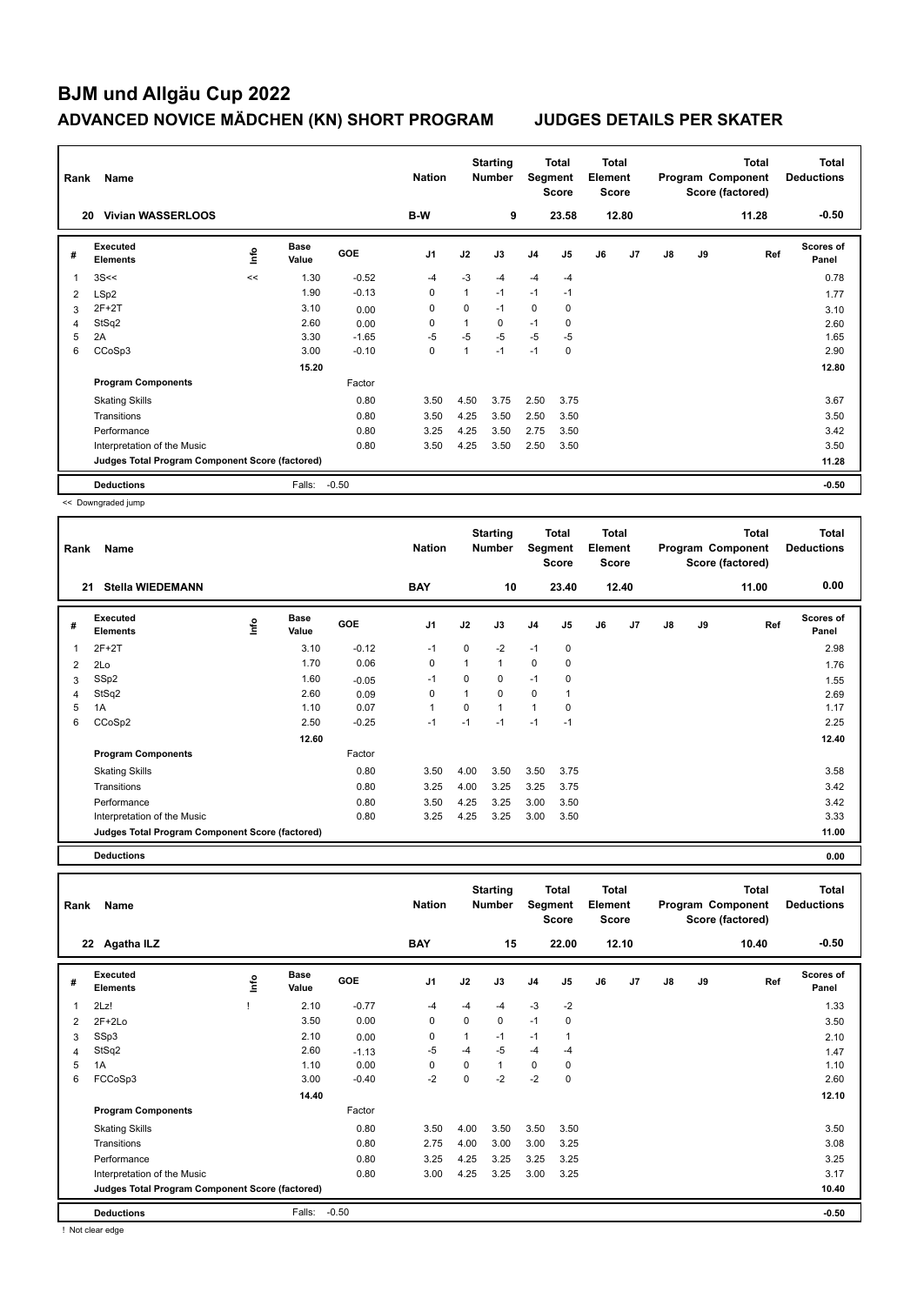|                | Rank<br>Name<br><b>Ornella CRIVOLAP</b><br>23   |         |                      |            |                |          | <b>Starting</b><br><b>Number</b> | Segment        | Total<br><b>Score</b> | Total<br>Element<br><b>Score</b> |       |               |    | <b>Total</b><br>Program Component<br>Score (factored) | Total<br><b>Deductions</b> |
|----------------|-------------------------------------------------|---------|----------------------|------------|----------------|----------|----------------------------------|----------------|-----------------------|----------------------------------|-------|---------------|----|-------------------------------------------------------|----------------------------|
|                |                                                 |         |                      |            | <b>BAY</b>     |          | 1                                |                | 21.64                 |                                  | 11.22 |               |    | 10.42                                                 | 0.00                       |
| #              | Executed<br><b>Elements</b>                     | lnfo    | <b>Base</b><br>Value | <b>GOE</b> | J <sub>1</sub> | J2       | J3                               | J <sub>4</sub> | J <sub>5</sub>        | J6                               | J7    | $\mathsf{J}8$ | J9 | Ref                                                   | <b>Scores of</b><br>Panel  |
| $\overline{1}$ | 2A<<                                            | <<      | 1.10                 | $-0.37$    | $-4$           | $-3$     | $-3$                             | $-3$           | $-4$                  |                                  |       |               |    |                                                       | 0.73                       |
| 2              | $2F+2Lo<$                                       | $\prec$ | 3.16                 | $-0.42$    | -3             | $-2$     | $-2$                             | $-3$           | $-2$                  |                                  |       |               |    |                                                       | 2.74                       |
| 3              | CCoSp1V                                         |         | 1.50                 | $-0.45$    | $-3$           | $-4$     | $-2$                             | $-3$           | $-3$                  |                                  |       |               |    |                                                       | 1.05                       |
| 4              | 2Lz                                             |         | 2.10                 | 0.00       | 0              | $\Omega$ | $\Omega$                         | 0              | $\overline{1}$        |                                  |       |               |    |                                                       | 2.10                       |
| 5              | StSq2                                           |         | 2.60                 | $-0.17$    | $-2$           | 0        | $-1$                             | $-1$           | 0                     |                                  |       |               |    |                                                       | 2.43                       |
| 6              | SSp3                                            |         | 2.10                 | 0.07       | 0              | $\Omega$ | $\Omega$                         | 1              | $\overline{1}$        |                                  |       |               |    |                                                       | 2.17                       |
|                |                                                 |         | 12.56                |            |                |          |                                  |                |                       |                                  |       |               |    |                                                       | 11.22                      |
|                | <b>Program Components</b>                       |         |                      | Factor     |                |          |                                  |                |                       |                                  |       |               |    |                                                       |                            |
|                | <b>Skating Skills</b>                           |         |                      | 0.80       | 3.50           | 3.75     | 3.25                             | 3.50           | 3.50                  |                                  |       |               |    |                                                       | 3.50                       |
|                | Transitions                                     |         |                      | 0.80       | 3.00           | 3.75     | 3.00                             | 3.25           | 3.25                  |                                  |       |               |    |                                                       | 3.17                       |
|                | Performance                                     |         |                      | 0.80       | 3.25           | 4.00     | 2.75                             | 3.00           | 3.25                  |                                  |       |               |    |                                                       | 3.17                       |
|                | Interpretation of the Music                     |         |                      | 0.80       | 3.25           | 4.00     | 3.00                             | 2.75           | 3.25                  |                                  |       |               |    |                                                       | 3.17                       |
|                | Judges Total Program Component Score (factored) |         |                      |            |                |          |                                  |                |                       |                                  |       |               |    |                                                       | 10.42                      |
|                | <b>Deductions</b>                               |         |                      |            |                |          |                                  |                |                       |                                  |       |               |    |                                                       | 0.00                       |

< Under-rotated jump << Downgraded jump

| Rank           | Name                                            |      | <b>Nation</b>        |            | <b>Starting</b><br><b>Number</b> | Segment  | <b>Total</b><br><b>Score</b> | <b>Total</b><br>Element<br><b>Score</b> |             |    |       | <b>Total</b><br>Program Component<br>Score (factored) | Total<br><b>Deductions</b> |       |                    |
|----------------|-------------------------------------------------|------|----------------------|------------|----------------------------------|----------|------------------------------|-----------------------------------------|-------------|----|-------|-------------------------------------------------------|----------------------------|-------|--------------------|
|                | <b>Veronika HELMLE</b><br>24                    |      |                      |            | <b>BAY</b>                       |          | 3                            |                                         | 21.02       |    | 11.12 |                                                       |                            | 10.40 | $-0.50$            |
| #              | Executed<br><b>Elements</b>                     | ١mfo | <b>Base</b><br>Value | <b>GOE</b> | J <sub>1</sub>                   | J2       | J3                           | J <sub>4</sub>                          | J5          | J6 | J7    | $\mathsf{J}8$                                         | J9                         | Ref   | Scores of<br>Panel |
| 1              | 2Lz                                             |      | 2.10                 | $-1.05$    | $-5$                             | $-5$     | $-5$                         | $-5$                                    | $-5$        |    |       |                                                       |                            |       | 1.05               |
| 2              | 2Fq+2T<<                                        | <<   | 2.20                 | $-0.78$    | $-5$                             | $-5$     | $-3$                         | $-5$                                    | $-3$        |    |       |                                                       |                            |       | 1.42               |
| 3              | 1A                                              |      | 1.10                 | 0.00       | 0                                | $\Omega$ | 0                            | $-1$                                    | $\mathbf 0$ |    |       |                                                       |                            |       | 1.10               |
| $\overline{4}$ | FCCoSp3                                         |      | 3.00                 | $-0.10$    | $\mathbf 0$                      | $-1$     | $-1$                         | 0                                       | $\mathbf 0$ |    |       |                                                       |                            |       | 2.90               |
| 5              | StSq2                                           |      | 2.60                 | $-0.26$    | $\mathbf 0$                      | $-2$     | $\Omega$                     | $-2$                                    | $-1$        |    |       |                                                       |                            |       | 2.34               |
| 6              | SSp3                                            |      | 2.10                 | 0.21       | $\mathbf{1}$                     |          | 1                            | 0                                       | 1           |    |       |                                                       |                            |       | 2.31               |
|                |                                                 |      | 13.10                |            |                                  |          |                              |                                         |             |    |       |                                                       |                            |       | 11.12              |
|                | <b>Program Components</b>                       |      |                      | Factor     |                                  |          |                              |                                         |             |    |       |                                                       |                            |       |                    |
|                | <b>Skating Skills</b>                           |      |                      | 0.80       | 3.50                             | 4.00     | 3.50                         | 3.25                                    | 3.50        |    |       |                                                       |                            |       | 3.50               |
|                | Transitions                                     |      |                      | 0.80       | 2.75                             | 3.75     | 3.00                         | 3.00                                    | 3.00        |    |       |                                                       |                            |       | 3.00               |
|                | Performance                                     |      |                      | 0.80       | 3.25                             | 3.75     | 3.25                         | 2.50                                    | 3.25        |    |       |                                                       |                            |       | 3.25               |
|                | Interpretation of the Music                     |      |                      | 0.80       | 3.00                             | 3.75     | 3.25                         | 2.50                                    | 3.50        |    |       |                                                       |                            |       | 3.25               |
|                | Judges Total Program Component Score (factored) |      |                      |            |                                  |          |                              |                                         |             |    |       |                                                       |                            |       | 10.40              |
|                | <b>Deductions</b>                               |      | Falls:               | $-0.50$    |                                  |          |                              |                                         |             |    |       |                                                       |                            |       | $-0.50$            |

<< Downgraded jump q Jump landed on the quarter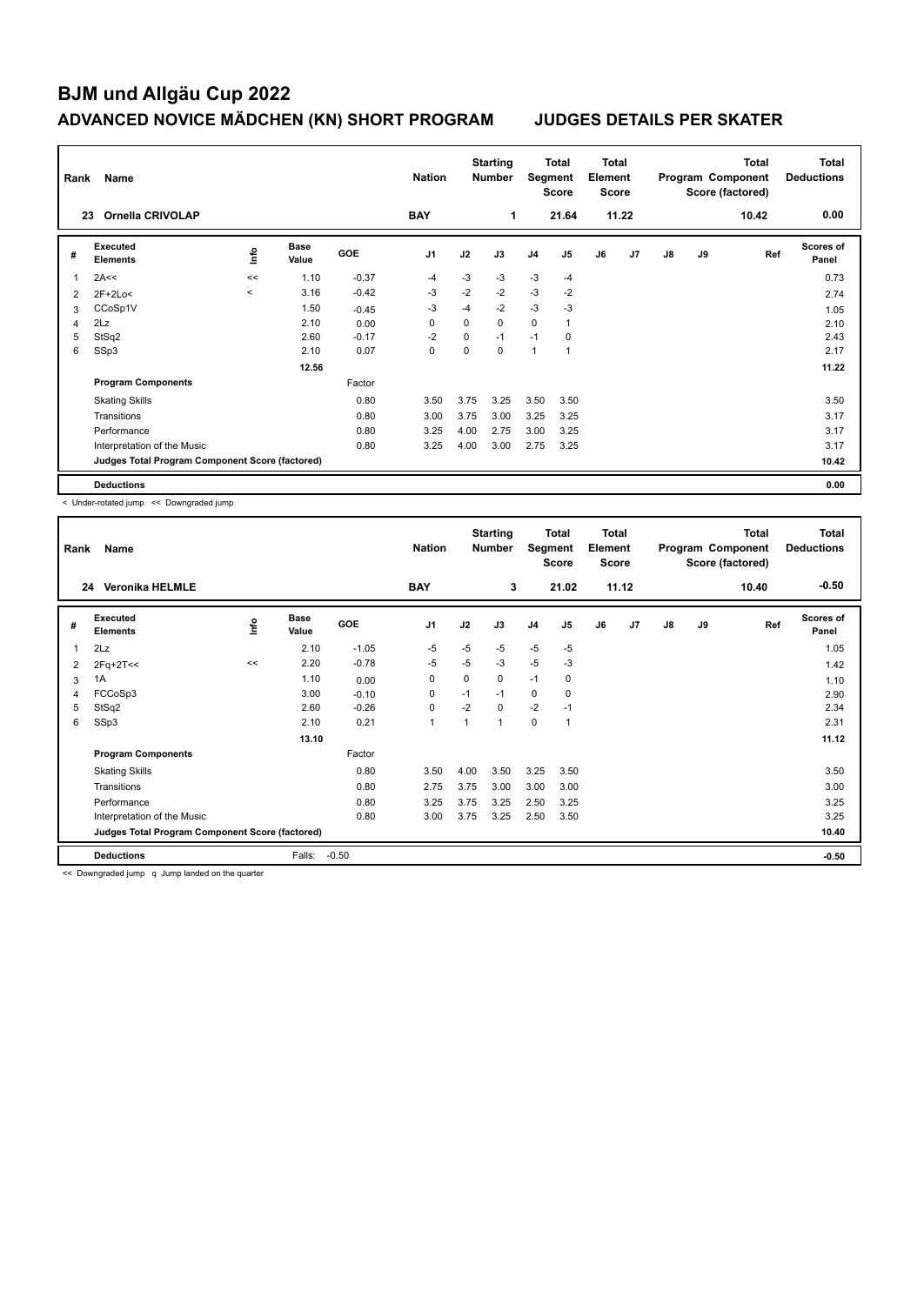| Rank           | Name                                            |      |                      |            | <b>Nation</b>  |          | <b>Starting</b><br><b>Number</b> | Segment        | <b>Total</b><br><b>Score</b> | <b>Total</b><br>Element<br><b>Score</b> |                |    |    | <b>Total</b><br>Program Component<br>Score (factored) | Total<br><b>Deductions</b> |
|----------------|-------------------------------------------------|------|----------------------|------------|----------------|----------|----------------------------------|----------------|------------------------------|-----------------------------------------|----------------|----|----|-------------------------------------------------------|----------------------------|
|                | Yigian Emma YANG<br>25                          |      |                      |            | <b>BAY</b>     |          | 4                                |                | 18.70                        |                                         | 8.96           |    |    | 9.74                                                  | 0.00                       |
| #              | Executed<br><b>Elements</b>                     | ١nf٥ | <b>Base</b><br>Value | <b>GOE</b> | J <sub>1</sub> | J2       | J3                               | J <sub>4</sub> | J <sub>5</sub>               | J6                                      | J <sub>7</sub> | J8 | J9 | Ref                                                   | <b>Scores of</b><br>Panel  |
| 1              | 1A                                              |      | 1.10                 | 0.00       | 0              | $\Omega$ | $\mathbf{1}$                     | $\mathbf 0$    | $\mathbf 0$                  |                                         |                |    |    |                                                       | 1.10                       |
| 2              | 2F                                              |      | 1.80                 | 0.00       | $-1$           | 0        | $\mathbf 0$                      | $\mathbf 0$    | 0                            |                                         |                |    |    |                                                       | 1.80                       |
| 3              | SSp3                                            |      | 2.10                 | 0.07       | 0              | 1        | $\mathbf 0$                      | $\mathbf 0$    | $\overline{1}$               |                                         |                |    |    |                                                       | 2.17                       |
| $\overline{4}$ | 2Lo+2Lo<<                                       | <<   | 2.20                 | $-0.74$    | $-4$           | $-5$     | $-4$                             | $-5$           | $-4$                         |                                         |                |    |    |                                                       | 1.46                       |
| 5              | CCoSp                                           |      | 0.00                 | 0.00       |                |          | ٠                                |                |                              |                                         |                |    |    |                                                       | 0.00                       |
| 6              | StSq2                                           |      | 2.60                 | $-0.17$    | $-1$           | 0        | $-1$                             | $-2$           | $\mathbf 0$                  |                                         |                |    |    |                                                       | 2.43                       |
|                |                                                 |      | 9.80                 |            |                |          |                                  |                |                              |                                         |                |    |    |                                                       | 8.96                       |
|                | <b>Program Components</b>                       |      |                      | Factor     |                |          |                                  |                |                              |                                         |                |    |    |                                                       |                            |
|                | <b>Skating Skills</b>                           |      |                      | 0.80       | 3.00           | 3.50     | 2.75                             | 3.25           | 3.25                         |                                         |                |    |    |                                                       | 3.17                       |
|                | Transitions                                     |      |                      | 0.80       | 2.75           | 3.50     | 2.50                             | 3.00           | 3.25                         |                                         |                |    |    |                                                       | 3.00                       |
|                | Performance                                     |      |                      | 0.80       | 2.75           | 4.00     | 2.75                             | 3.00           | 3.00                         |                                         |                |    |    |                                                       | 2.92                       |
|                | Interpretation of the Music                     |      |                      | 0.80       | 3.00           | 4.00     | 2.75                             | 3.25           | 3.00                         |                                         |                |    |    |                                                       | 3.08                       |
|                | Judges Total Program Component Score (factored) |      |                      |            |                |          |                                  |                |                              |                                         |                |    |    |                                                       | 9.74                       |
|                | <b>Deductions</b>                               |      |                      |            |                |          |                                  |                |                              |                                         |                |    |    |                                                       | 0.00                       |

<< Downgraded jump

| Rank | Name                                            |         |                      |         | <b>Nation</b>            |          | <b>Starting</b><br><b>Number</b> | Segment        | Total<br><b>Score</b> | <b>Total</b><br>Element<br><b>Score</b> |      |               |    | <b>Total</b><br>Program Component<br>Score (factored) | Total<br><b>Deductions</b> |
|------|-------------------------------------------------|---------|----------------------|---------|--------------------------|----------|----------------------------------|----------------|-----------------------|-----------------------------------------|------|---------------|----|-------------------------------------------------------|----------------------------|
|      | Lara DÖRSCHUCK<br>26                            |         |                      |         | <b>BAY</b>               |          | 30                               |                | 18.43                 |                                         | 7.23 |               |    | 11.20                                                 | 0.00                       |
| #    | Executed<br><b>Elements</b>                     | lnfo    | <b>Base</b><br>Value | GOE     | J <sub>1</sub>           | J2       | J3                               | J <sub>4</sub> | J <sub>5</sub>        | J6                                      | J7   | $\mathsf{J}8$ | J9 | Ref                                                   | <b>Scores of</b><br>Panel  |
| 1    | 2Lz                                             |         | 2.10                 | $-0.28$ | -3                       | $-1$     | $-2$                             | $-1$           | $-1$                  |                                         |      |               |    |                                                       | 1.82                       |
| 2    | 2Lo+COMBO+2Lo<*                                 | $\star$ | 1.70                 | $-0.85$ | -5                       | -5       | $-5$                             | $-5$           | $-5$                  |                                         |      |               |    |                                                       | 0.85                       |
| 3    | CCoSp                                           |         | 0.00                 | 0.00    | $\overline{\phantom{a}}$ |          |                                  |                | ٠                     |                                         |      |               |    |                                                       | 0.00                       |
| 4    | StSqB                                           |         | 1.50                 | 0.00    | 0                        | 1        | $-1$                             | 0              | 0                     |                                         |      |               |    |                                                       | 1.50                       |
| 5    | 1A                                              |         | 1.10                 | 0.00    | $\Omega$                 | $\Omega$ | $\Omega$                         | 0              | 0                     |                                         |      |               |    |                                                       | 1.10                       |
| 6    | LSp2                                            |         | 1.90                 | 0.06    | $\mathbf 0$              | 1        | 0                                | 1              | 0                     |                                         |      |               |    |                                                       | 1.96                       |
|      |                                                 |         | 8.30                 |         |                          |          |                                  |                |                       |                                         |      |               |    |                                                       | 7.23                       |
|      | <b>Program Components</b>                       |         |                      | Factor  |                          |          |                                  |                |                       |                                         |      |               |    |                                                       |                            |
|      | <b>Skating Skills</b>                           |         |                      | 0.80    | 3.50                     | 4.00     | 3.25                             | 3.50           | 3.50                  |                                         |      |               |    |                                                       | 3.50                       |
|      | Transitions                                     |         |                      | 0.80    | 3.25                     | 4.00     | 3.00                             | 3.25           | 3.25                  |                                         |      |               |    |                                                       | 3.25                       |
|      | Performance                                     |         |                      | 0.80    | 3.25                     | 4.25     | 3.50                             | 4.00           | 3.50                  |                                         |      |               |    |                                                       | 3.67                       |
|      | Interpretation of the Music                     |         |                      | 0.80    | 3.50                     | 4.25     | 3.50                             | 3.75           | 3.50                  |                                         |      |               |    |                                                       | 3.58                       |
|      | Judges Total Program Component Score (factored) |         |                      |         |                          |          |                                  |                |                       |                                         |      |               |    |                                                       | 11.20                      |
|      | <b>Deductions</b>                               |         |                      |         |                          |          |                                  |                |                       |                                         |      |               |    |                                                       | 0.00                       |

< Under-rotated jump \* Invalid element